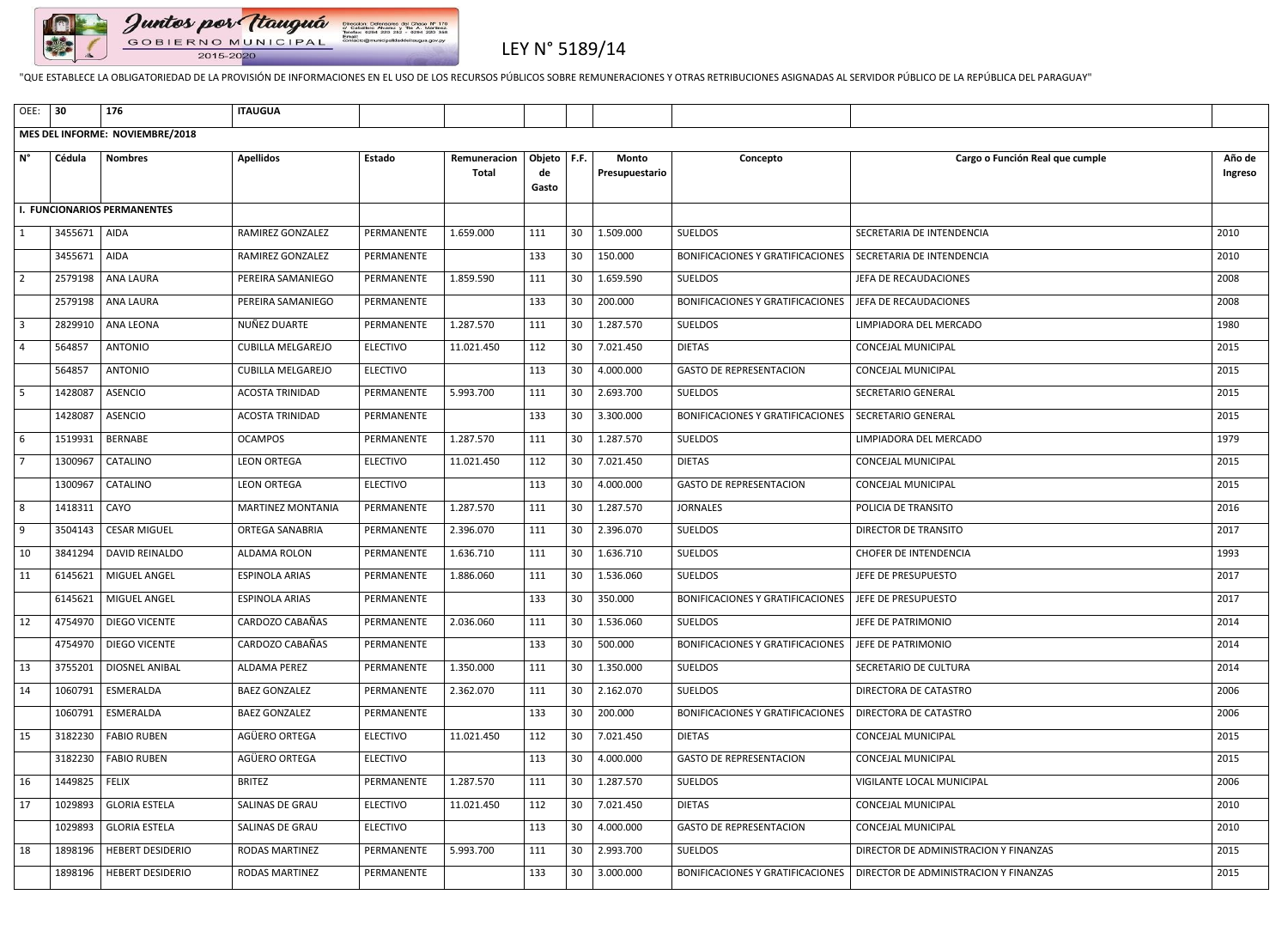| 19 | 2241945 | <b>HECTOR RAMON</b>     | <b>VERA SALINAS</b>       | PERMANENTE      | 2.023.480  | 111 | 30              | 1.573.480           | <b>SUELDOS</b>                                          | LIQUIDADOR DE IMPUESTOS                                                           | 2006 |
|----|---------|-------------------------|---------------------------|-----------------|------------|-----|-----------------|---------------------|---------------------------------------------------------|-----------------------------------------------------------------------------------|------|
|    | 2241945 | <b>HECTOR RAMON</b>     | <b>VERA SALINAS</b>       | PERMANENTE      |            | 133 | 30              | 450.000             | BONIFICACIONES Y GRATIFICACIONES                        | LIQUIDADOR DE IMPUESTOS                                                           | 2006 |
| 20 | 3244813 | <b>HORACIO DANIEL</b>   | <b>FERNANDEZ MORINIGO</b> | <b>ELECTIVO</b> | 11.021.450 | 112 | 30 <sup>°</sup> | 7.021.450           | <b>DIETAS</b>                                           | <b>CONCEJAL MUNICIPAL</b>                                                         | 2015 |
|    | 3244813 | <b>HORACIO DANIEL</b>   | FERNANDEZ MORINIGO        | <b>ELECTIVO</b> |            | 113 | 30              | 4.000.000           | <b>GASTO DE REPRESENTACION</b>                          | CONCEJAL MUNICIPAL                                                                | 2015 |
| 21 | 346828  | <b>IGNACIA</b>          | MARTINEZ DE GOMEZ         | PERMANENTE      | 1.287.570  | 111 | 30              | 1.287.570           | <b>SUELDOS</b>                                          | LIMPIADORA LOCAL MUNICIPAL                                                        | 2004 |
| 22 | 1467820 | <b>JUAN BAUTISTA</b>    | <b>FLORENTIN</b>          | PERMANENTE      | 1.287.570  | 111 | 30              | 1.287.570           | SUELDOS                                                 | <b>JARDINERO</b>                                                                  | 1997 |
| 23 | 2097787 | JUAN LUIS CONCEPCIÓN    | <b>GAMARRA MEZA</b>       | PERMANENTE      | 2.283.700  | 111 | 30              | 2.283.700           | <b>SUELDOS</b>                                          | <b>CHOFER FONACIDE</b>                                                            | 2012 |
| 24 | 1432559 | <b>JUAN VICENTE</b>     | LEZCANO CENTURIÓN         | PERMANENTE      | 1.986.710  | 111 | 30              | 1.986.710           | <b>SUELDOS</b>                                          | SECRETARIO DE JUZGADO DE FALTAS                                                   | 2002 |
| 25 | 753783  | <b>JULIAN</b>           | <b>GAONA VAZQUEZ</b>      | PERMANENTE      | 1.373.480  | 111 | 30 <sup>°</sup> | 1.373.480           | <b>SUELDOS</b>                                          | AUXILIAR ADMINISTRATIVO                                                           | 1969 |
| 26 | 2509589 | <b>LAURA CAROLINA</b>   | <b>DOMINGUEZ PEREIRA</b>  | PERMANENTE      | 1.986.060  | 111 | 30              | 1.536.060           | <b>SUELDOS</b>                                          | CAJERA                                                                            | 2007 |
|    | 2509589 | <b>LAURA CAROLINA</b>   | <b>DOMINGUEZ PEREIRA</b>  | PERMANENTE      |            | 133 | 30              | 450.000             | <b>BONIFICACIONES Y GRATIFICACIONES</b>                 | CAJERA                                                                            | 2007 |
| 27 | 650587  | LOURDES JACQUELINE      | VILLALBA REGUNEGA         | PERMANENTE      | 3.562.070  | 111 | 30              | 2.462.070           | SUELDOS                                                 | DIRECTORA DE CULTURA                                                              | 2006 |
|    | 650587  | LOURDES JACQUELINE      | VILLALBA REGUNEGA         | PERMANENTE      |            | 133 | 30              | 1.100.000           | BONIFICACIONES Y GRATIFICACIONES   DIRECTORA DE CULTURA |                                                                                   | 2006 |
| 28 | 367477  | <b>LUCIANO</b>          | <b>CABRERA PALACIOS</b>   | <b>ELECTIVO</b> | 11.021.450 | 112 | 30              | 7.021.450           | <b>DIETAS</b>                                           | <b>CONCEJAL MUNICIPAL</b>                                                         | 2015 |
|    | 367477  | LUCIANO                 | <b>CABRERA PALACIOS</b>   | <b>ELECTIVO</b> |            | 113 | 30 <sup>°</sup> | 4.000.000           | <b>GASTO DE REPRESENTACION</b>                          | CONCEJAL MUNICIPAL                                                                | 2015 |
| 29 | 4328779 | LUCIANO                 | <b>SALINAS JARA</b>       | <b>ELECTIVO</b> | 11.021.450 | 112 | 30              | 7.021.450           | <b>DIETAS</b>                                           | <b>CONCEJAL MUNICIPAL</b>                                                         | 2015 |
|    | 4328779 | LUCIANO                 | <b>SALINAS JARA</b>       | <b>ELECTIVO</b> |            | 113 | 30              | 4.000.000           | <b>GASTO DE REPRESENTACION</b>                          | <b>CONCEJAL MUNICIPAL</b>                                                         | 2015 |
| 30 | 2103146 | <b>LUIS ALBERTO</b>     | <b>ALVAREZ ISASI</b>      | PERMANENTE      | 3.662.070  | 111 | 30              | 2.162.070           | <b>SUELDOS</b>                                          | <b>ENCARGADO DE DOC</b>                                                           | 2006 |
|    | 2103146 | <b>LUIS ALBERTO</b>     | <b>ALVAREZ ISASI</b>      | PERMANENTE      |            | 133 | 30              | 1.500.000           | BONIFICACIONES Y GRATIFICACIONES   ENCARGADO DE DOC     |                                                                                   | 2006 |
| 31 |         | 1551213   LUIS GONZAGA  | <b>TORRES ALFONSO</b>     | PERMANENTE      | 2.362.070  | 111 |                 | $30 \mid 2.162.070$ | <b>SUELDOS</b>                                          | <b>AUXILIAR DE TRANSITO</b>                                                       | 2007 |
|    | 1551213 | LUIS GONZAGA            | <b>TORRES ALFONSO</b>     | PERMANENTE      |            | 133 | 30              | 200.000             | BONIFICACIONES Y GRATIFICACIONES   AUXILIAR DE TRANSITO |                                                                                   | 2007 |
| 32 | 3718511 | <b>MARIO GUSTAVO</b>    | ORTIZ BOGARIN             | <b>ELECTIVO</b> | 11.021.450 | 112 | 30              | 7.021.450           | <b>DIETAS</b>                                           | CONCEJAL MUNICIPAL                                                                | 2015 |
|    | 3718511 | MARIO GUSTAVO           | ORTIZ BOGARIN             | <b>ELECTIVO</b> |            | 113 | 30              | 4.000.000           | <b>GASTO DE REPRESENTACION</b>                          | CONCEJAL MUNICIPAL                                                                | 2015 |
| 33 | 1769540 | MIGUEL ANGEL            | MEZA ACOSTA               | <b>ELECTIVO</b> | 12.751.100 | 112 | 30              | 5.183.100           | <b>DIETAS</b>                                           | INTENDENTE MUNICIPAL 2015/2020                                                    | 2015 |
|    | 1769540 | <b>MIGUEL ANGEL</b>     | <b>MEZA ACOSTA</b>        | <b>ELECTIVO</b> |            | 133 | 30              | 4.000.000           | BONIFICACIONES Y GRATIFICACIONES                        | INTENDENTE MUNICIPAL 2015/2020                                                    | 2015 |
|    | 1769540 | MIGUEL ANGEL            | <b>MEZA ACOSTA</b>        | <b>ELECTIVO</b> |            | 113 | 30              | 3.568.000           | <b>GASTO DE REPRESENTACION</b>                          | INTENDENTE MUNICIPAL 2015/2020                                                    | 2015 |
| 34 | 1291426 | MIRIAN VIOLETA          | <b>SALINAS SOSA</b>       | <b>ELECTIVO</b> | 11.021.450 | 112 | 30              | 7.021.450           | <b>DIETAS</b>                                           | CONCEJAL MUNICIPAL                                                                | 2010 |
|    | 1291426 | MIRIAN VIOLETA          | <b>SALINAS SOSA</b>       | <b>ELECTIVO</b> |            | 113 | 30              | 4.000.000           | <b>GASTO DE REPRESENTACION</b>                          | <b>CONCEJAL MUNICIPAL</b>                                                         | 2010 |
| 35 | 6616571 | MIRNA ELIZABETH         | RODAS ALCARAZ             | PERMANENTE      | 1.400.370  | 111 | 30              | 1.400.370           | <b>SUELDOS</b>                                          | SECRETARIA DE DIRECCION DE SALUBRIDAD E HIGIENE                                   | 2014 |
| 36 | 5401266 | NOELIA TERESITA         | SANTACRUZ BOGARIN         | PERMANENTE      | 1.490.000  | 111 | 30              | 1.390.000           | <b>SUELDOS</b>                                          | SECRETARIA DE LA DIRECCION DE RECURSOS HUMANOS                                    | 2014 |
|    | 5401266 | NOELIA TERESITA         | SANTACRUZ BOGARIN         | PERMANENTE      |            | 133 | 30              | 100.000             |                                                         | BONIFICACIONES Y GRATIFICACIONES   SECRETARIA DE LA DIRECCION DE RECURSOS HUMANOS | 2014 |
| 37 | 3994625 | NORMA BEATRIZ           | NUÑEZ SALDIVAR            | PERMANENTE      | 1.500.000  | 111 | 30              | 1.500.000           | <b>SUELDOS</b>                                          | SECRETARIA DE DIRECCION DE SALUBRIDAD E HIGIENE                                   | 2016 |
| 38 | 1738363 | ODULIO                  | OJEDA GIMENEZ             | PERMANENTE      | 1.250.705  | 111 | 30 <sup>°</sup> | 1.250.705           | <b>SUELDOS</b>                                          | SERENO DEPARTAMENTO OPERATIVO DE TRANSITO                                         | 2007 |
| 39 | 1527261 | <b>OSCAR ESTANISLAO</b> | <b>GONZALEZ VERA</b>      | PERMANENTE      | 2.396.070  | 111 | 30              | 2.396.070           | <b>SUELDOS</b>                                          | JEFE DE APREMIOS                                                                  | 1997 |
| 40 | 1173239 | <b>RAMON</b>            | <b>CARBALLO BRITEZ</b>    | PERMANENTE      | 1.287.570  | 111 | 30              | 1.287.570           | <b>SUELDOS</b>                                          | <b>SERENO MUNICIPAL</b>                                                           | 2017 |
| 41 | 1261454 | RAMON                   | CARDOZO CAMPUZANO         | <b>ELECTIVO</b> | 11.021.450 | 112 | 30              | 7.021.450           | <b>DIETAS</b>                                           | CONCEJAL MUNICIPAL                                                                | 2010 |
|    | 1261454 | RAMON                   | CARDOZO CAMPUZANO         | <b>ELECTIVO</b> |            | 113 | 30              | 4.000.000           | <b>GASTO DE REPRESENTACION</b>                          | CONCEJAL MUNICIPAL                                                                | 2010 |
| 42 | 1111724 | <b>RAMONA</b>           | DURE CABAÑAS              | PERMANENTE      | 2.162.070  | 111 | 30              | 2.162.070           | <b>SUELDOS</b>                                          | ASESORA DIRECCION DE DIRECCION DE RECURSOS HUMANOS                                | 2002 |
|    |         |                         |                           |                 |            |     |                 |                     |                                                         |                                                                                   |      |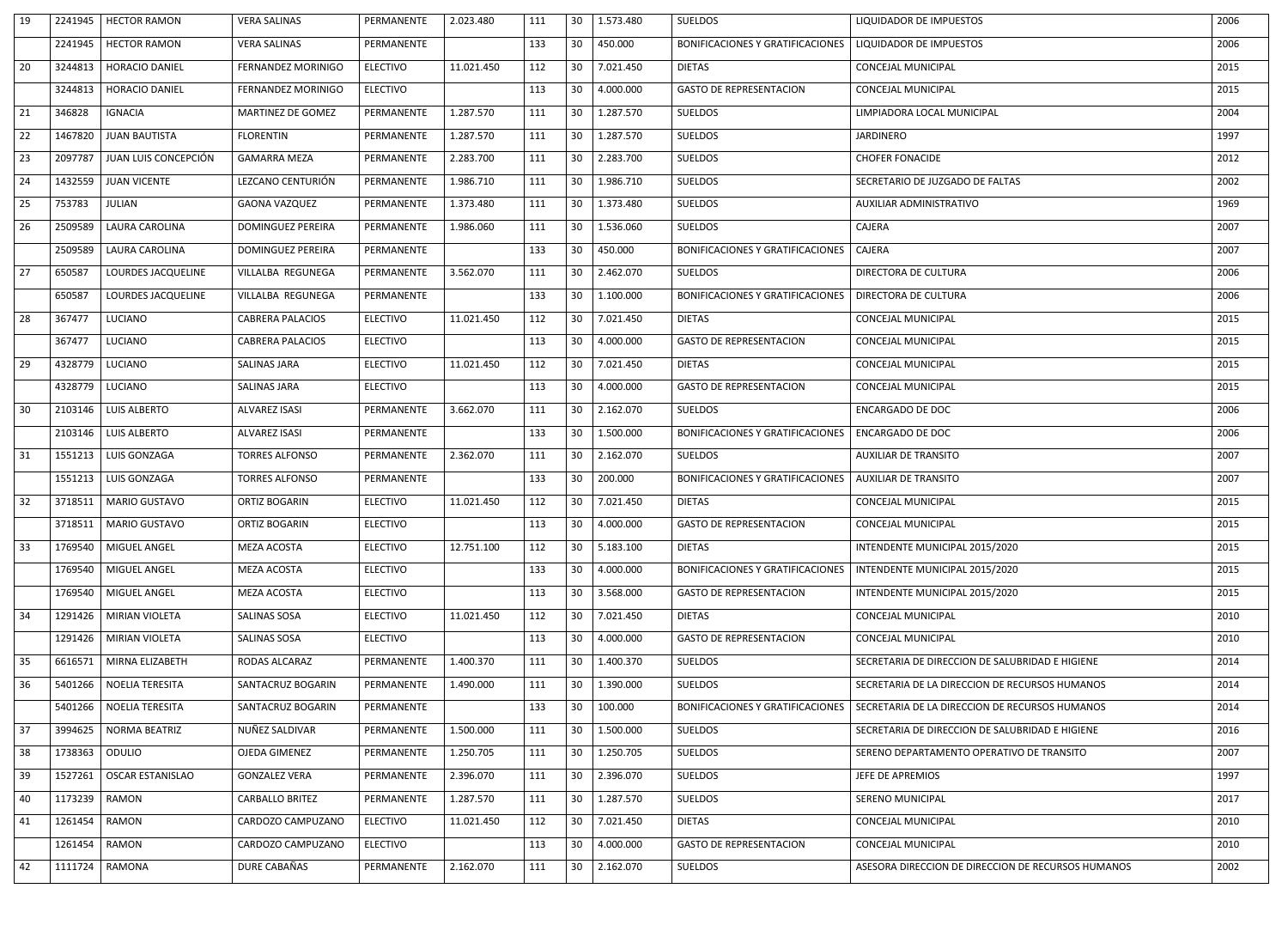| 43             | 1988591 | ROLANDO DAVID                  | <b>GIMENEZ ESCURRA</b>     | PERMANENTE        | 2.761.960  | 111 | 30              | 2.761.960    | <b>SUELDOS</b>                   | <b>JUEZA DE FALTAS</b>                                    | 2016 |
|----------------|---------|--------------------------------|----------------------------|-------------------|------------|-----|-----------------|--------------|----------------------------------|-----------------------------------------------------------|------|
| 44             | 3545086 | <b>RUBEN ANTONIO</b>           | MORINIGO ORREGO            | PERMANENTE        | 3.012.070  | 111 | 30              | 2.662.070    | <b>SUELDOS</b>                   | SECRETARIO GENERAL JUNTA MUNICIPAL                        | 2003 |
|                | 3545086 | <b>RUBEN ANTONIO</b>           | <b>MORINIGO ORREGO</b>     | PERMANENTE        |            | 133 | 30              | 350.000      | BONIFICACIONES Y GRATIFICACIONES | SECRETARIO GENERAL JUNTA MUNICIPAL                        | 2003 |
| 45             | 3335705 | <b>RUTH NATALIA</b>            | RIVEROS RIQUELME           | PERMANENTE        | 1.959.000  | 111 | 30              | 1.959.000    | <b>SUELDOS</b>                   | AUXILIAR ADMINISTRATIVO DE LA JUNTA MUNICIPAL             | 2010 |
| 46             | 4171300 | <b>SANDRA ELIZABETH</b>        | CABAÑAS GALEANO            | PERMANENTE        | 1.287.570  | 111 | 30              | 1.287.570    | <b>SUELDOS</b>                   | AUXILIAR DE DIRECCIÓN DE TRANSITO                         | 2008 |
| 47             | 1990586 | <b>TOMAS</b>                   | <b>RUIZ ROA</b>            | PERMANENTE        | 1.337.570  | 111 | 30              | 1.337.570    | <b>SUELDOS</b>                   | <b>INSPECTOR DE MATADERÍA</b>                             | 2007 |
| 48             | 1092187 | <b>TOMAS ANTONIO</b>           | <b>MORINIGO GUERRERO</b>   | <b>ELECTIVO</b>   | 11.021.450 | 112 | 30              | 7.021.450    | <b>DIETAS</b>                    | CONCEJAL MUNICIPAL                                        | 2015 |
|                | 1092187 | <b>TOMAS ANTONIO</b>           | <b>MORINIGO GUERRERO</b>   | <b>ELECTIVO</b>   |            | 113 | 30              | 4.000.000    | <b>GASTO DE REPRESENTACION</b>   | CONCEJAL MUNICIPAL                                        | 2015 |
| 49             | 1450866 | <b>VICTORINO</b>               | ORTEGA                     | PERMANENTE        | 1.287.570  | 111 | 30              | 1.287.570    | <b>SUELDOS</b>                   | <b>ENCARGADO DE DEPOSITO</b>                              | 1997 |
| 50             | 876164  | <b>WILFRIDO</b>                | <b>DELGADO ROMERO</b>      | <b>ELECTIVO</b>   | 11.021.450 | 112 | 30              | 7.021.450    | <b>DIETAS</b>                    | CONCEJAL MUNICIPAL                                        | 2010 |
|                | 876164  | <b>WILFRIDO</b>                | <b>DELGADO ROMERO</b>      | <b>ELECTIVO</b>   |            | 113 | 30              | 4.000.000    | <b>GASTO DE REPRESENTACION</b>   | CONCEJAL MUNICIPAL                                        | 2010 |
| 51             | 2918459 | WILMA                          | ACUÑA MIRANDA              | PERMANENTE        | 3.466.110  | 111 | 30              | 2.016.110    | <b>SUELDOS</b>                   | <b>TESORERA</b>                                           | 2007 |
|                | 2918459 | <b>WILMA</b>                   | ACUÑA MIRANDA              | PERMANENTE        |            | 133 | 30              | 1.450.000    | BONIFICACIONES Y GRATIFICACIONES | <b>TESORERA</b>                                           | 2007 |
|                |         |                                |                            |                   |            |     |                 | 225.745.155  |                                  |                                                           |      |
|                |         | <b>II. PERSONAL CONTRATADO</b> |                            |                   |            |     |                 |              |                                  |                                                           |      |
|                | 329539  | ADELA ELFIRIA                  | <b>BARBOTE NAVARRO</b>     | CONTRATADO        | 1.080.000  | 144 | 30              | 1.080.000    | <b>JORNALES</b>                  | ENCARGADA DE LIMPIADORAS DE LA INSTITUCION                | 2006 |
| $\overline{2}$ | 2374148 | <b>ALCIDES</b>                 | CARDOZO PATIÑO             | CONTRATADO        | 1.190.000  | 144 | 30 <sup>°</sup> | 1.190.000    | <b>JORNALES</b>                  | <b>ENCARGADO DE COMISIONES VECINALES</b>                  | 2006 |
| -3             | 5137103 | <b>ALCIDES EMMANUEL</b>        | <b>JARA RODRIGUEZ</b>      | CONTRATADO        | 400.000    | 144 | 30              | 400.000      | <b>JORNALES</b>                  | <b>AUXILIAR DE GUITARRA</b>                               | 2018 |
| $\overline{a}$ | 6377875 | <b>ALDO</b>                    | <b>ACOSTA VEGA</b>         | <b>CONTRATADO</b> | 1.500.000  | 144 | 30              | 1.500.000    | <b>JORNALES</b>                  | CHOFER DE CAMION VOLQUETE                                 | 2015 |
| $\sqrt{5}$     |         | 4752712   ALDO ISAAC           | RODRIGUEZ ORTIZ            | CONTRATADO        | 1.280.000  | 144 |                 | 30 1.280.000 | <b>JORNALES</b>                  | <b>INSPECTOR DE TRANSITO</b>                              | 2018 |
|                | 1125750 | ALFREDO                        | <b>MEDINA LOPEZ</b>        | CONTRATADO        | 4.300.000  | 145 | 30              | 4.300.000    | <b>HONORARIOS PROFESIONALES</b>  | <b>ASESOR EXTERNO</b>                                     | 2016 |
|                | 1175896 | <b>AMADO</b>                   | FERNANDEZ SANABRIA         | CONTRATADO        | 1.160.000  | 144 | 30 <sup>°</sup> | 1.160.000    | <b>JORNALES</b>                  | NOTIFICADOR DE DIRCCIÓN DE SALUBRIDAD E HIGIENE           | 2001 |
| 8              | 7368308 | <b>ANALIA NOEMI</b>            | FERREIRA AGUILERA          | CONTRATADO        | 800.000    | 144 | 30              | 800.000      | <b>JORNALES</b>                  | GUIA MUSEO PARROQUIAL VIRGEN DEL ROSARIO                  | 2016 |
| -9             | 1396710 | ANDRES                         | MANCUELLO                  | CONTRATADO        | 1.350.000  | 144 | 30              | 1.350.000    | <b>JORNALES</b>                  | <b>ELECTRICISTA</b>                                       | 2006 |
| 10             | 1035413 | ANDRES ABELINO                 | <b>CASTILLO</b>            | CONTRATADO        | 2.200.000  | 144 | 30              | 2.200.000    | <b>JORNALES</b>                  | CHOFER RETROEXCAVADORA                                    | 2008 |
| 11             | 3711339 | <b>ANDRES SABINO</b>           | ZORRILLA GAMARRA           | CONTRATADO        | 400.000    | 144 | 30              | 400.000      | <b>JORNALES</b>                  | PROFESOR DEL CENTRO COMUNITARIO DEL ARTE DE ALDAMA CAÑADA | 2014 |
| 12             | 4845025 | <b>ANGEL RAMON</b>             | <b>RIVEROS</b>             | CONTRATADO        | 1.280.000  | 144 | 30              | 1.280.000    | <b>JORNALES</b>                  | <b>INSPECTOR DE TRANSITO</b>                              | 2016 |
| 13             | 527457  | <b>ANTONIA</b>                 | SERVIAN NEDINA             | CONTRATADO        | 1.200.000  | 144 | 30              | 1.200.000    | <b>JORNALES</b>                  | COCINERA DE LA ESCUELA BÁSICA Nº 1019 ESPIRITU SANTO      | 2017 |
| 14             | 1046801 | <b>ANTONIO</b>                 | <b>ESTIGARRIBIA OVELAR</b> | CONTRATADO        | 2.400.000  | 145 | 30              | 2.400.000    | <b>HONORARIOS PROFESIONALES</b>  | DIRECTOR DE RECURSOS HUMANOS                              | 2014 |
| 15             | 1425163 | <b>ANTONIO DEMETRIO</b>        | <b>AGUILAR</b>             | CONTRATADO        | 2.500.000  | 144 | 30              | 2.500.000    | <b>JORNALES</b>                  | ENCARGADO DE MANTENIMIENTO VIAL                           | 2015 |
| 16             | 1995142 | <b>ANUNCIO</b>                 | <b>FERREIRA SALINAS</b>    | CONTRATADO        | 1.500.000  | 144 | 30              | 1.500.000    | <b>JORNALES</b>                  | ENCARGADO DEL CEMENTERIO                                  | 2006 |
| 17             | 2547295 | ARMINDA                        | <b>ACOSTA RIVEROS</b>      | CONTRATADO        | 1.625.000  | 144 | 30              | 1.625.000    | <b>JORNALES</b>                  | PERSONAL DE LA CUARILLA MUNICIPAL                         | 2012 |
| 18             | 3019326 | <b>ARNALDO CRISTINO</b>        | DIAZ BOBADILLA             | CONTRATADO        | 1.280.000  | 144 | 30              | 1.280.000    | <b>JORNALES</b>                  | <b>INSPECTOR DE TRANSITO</b>                              | 2015 |
| 19             | 2093968 | ATANASIO                       | <b>GONZALEZ RUIZ DIAZ</b>  | CONTRATADO        | 1.320.000  | 144 | 30              | 1.320.000    | <b>JORNALES</b>                  | VIGILANTE DEL CENTRO CULTURAL                             | 2006 |
| 20             | 1723069 | <b>AUGUSTO SABINO</b>          | <b>BAEZ</b>                | CONTRATADO        | 1.625.000  | 144 | 30              | 1.625.000    | <b>JORNALES</b>                  | PERSONAL DE LA CUADRILLA MUNICIPAL                        | 2017 |
| 21             | 1630337 | <b>AURELIA</b>                 | LOPEZ                      | CONTRATADO        | 1.625.000  | 144 | 30              | 1.625.000    | <b>JORNALES</b>                  | PERSONAL DE LA CUARILLA MUNICIPAL                         | 2008 |
| 22             | 2166986 | <b>BERNARDINO</b>              | <b>CANDIA</b>              | CONTRATADO        | 1.625.000  | 144 | 30              | 1.625.000    | <b>JORNALES</b>                  | PERSONAL DE LA CUARILLA MUNICIPAL                         | 2001 |
| 23             | 2387158 | BERNARDINO                     | OJEDA                      | CONTRATADO        | 1.240.000  | 144 | 30 <sup>°</sup> | 1.240.000    | <b>JORNALES</b>                  | VIGILANTE DEL CENTRO CULTURAL                             | 2001 |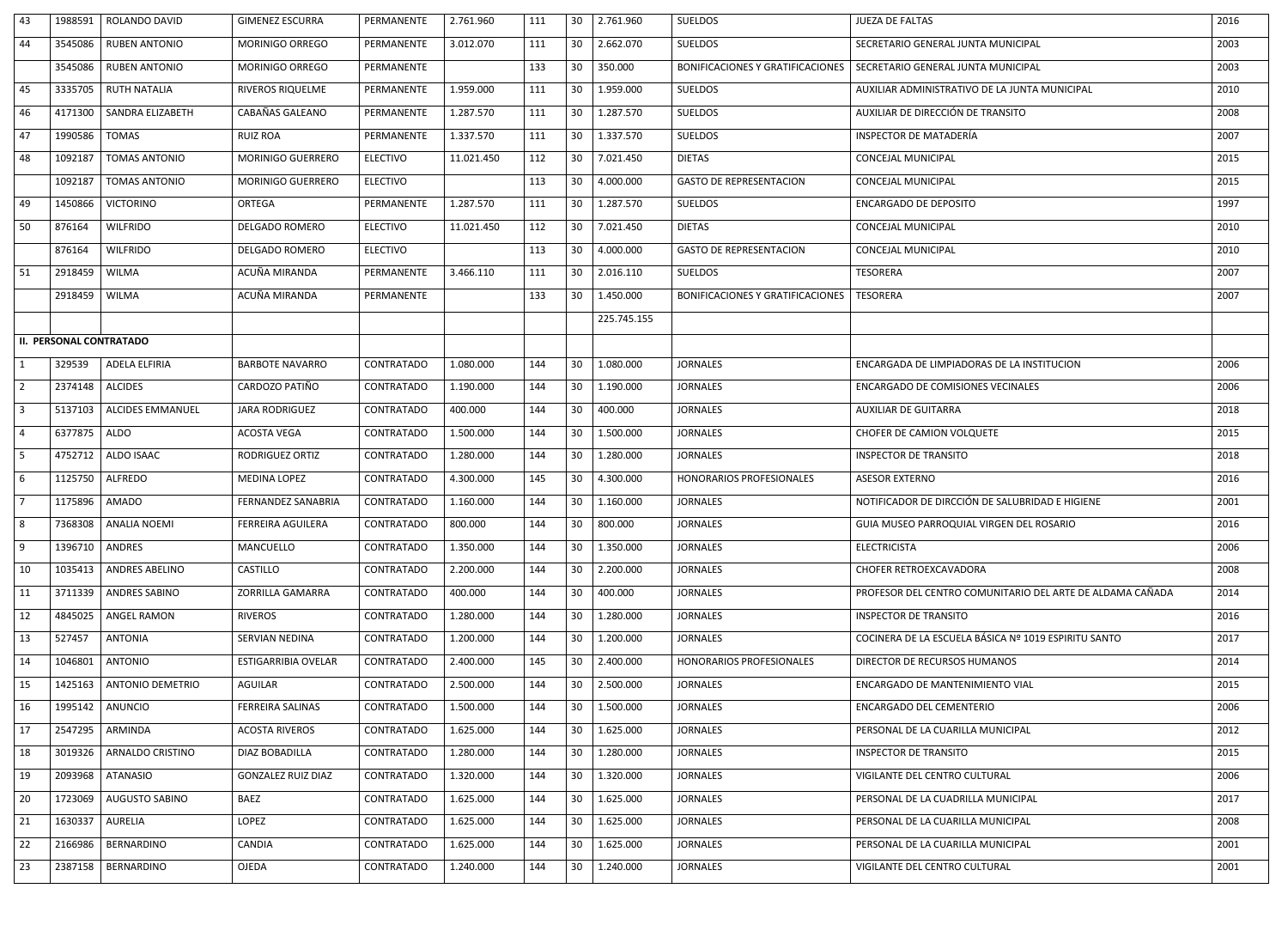| 30<br><b>BLANCA JUSTINA</b><br>LOPEZ DE SANTACRUZ<br>2.000.000<br>2.000.000<br><b>JORNALES</b><br>25<br>4672918<br>CONTRATADO<br>144<br>ENCARGADA DE LA SECRETARIA DE LA MUJER<br>26<br><b>BLAS HERMINIO</b><br><b>CARDOZO AMARILLA</b><br>CONTRATADO<br>1.600.000<br>144<br>30<br>1.600.000<br><b>JORNALES</b><br>CAJERO<br>5784480<br>30<br>27<br><b>BRUNA YGNACIA</b><br>400.000<br>144<br>400.000<br><b>JORNALES</b><br><b>VEGA</b><br>CONTRATADO<br>PROFESOR DEL CENTRO COMUNITARIO DE ALDAMA CAÑADA<br>5379991<br>CARLOS<br><b>JORNALES</b><br>28<br>2217811<br><b>ALFONSO CACERES</b><br>CONTRATADO<br>1.625.000<br>144<br>30<br>1.625.000<br>PERSONAL DE LA CUARILLA MUNICIPAL<br>29<br><b>CARLOS ALBERTO</b><br>1.460.000<br>30<br>1.460.000<br><b>JORNALES</b><br>1810981<br><b>ESPINOLA</b><br>CONTRATADO<br>144<br>SERENO CICLOVIA MUNICIPAL | 2016<br>2013<br>2010<br>2010<br>2006<br>2018<br>2012<br>2010 |
|----------------------------------------------------------------------------------------------------------------------------------------------------------------------------------------------------------------------------------------------------------------------------------------------------------------------------------------------------------------------------------------------------------------------------------------------------------------------------------------------------------------------------------------------------------------------------------------------------------------------------------------------------------------------------------------------------------------------------------------------------------------------------------------------------------------------------------------------------------|--------------------------------------------------------------|
|                                                                                                                                                                                                                                                                                                                                                                                                                                                                                                                                                                                                                                                                                                                                                                                                                                                          |                                                              |
|                                                                                                                                                                                                                                                                                                                                                                                                                                                                                                                                                                                                                                                                                                                                                                                                                                                          |                                                              |
|                                                                                                                                                                                                                                                                                                                                                                                                                                                                                                                                                                                                                                                                                                                                                                                                                                                          |                                                              |
|                                                                                                                                                                                                                                                                                                                                                                                                                                                                                                                                                                                                                                                                                                                                                                                                                                                          |                                                              |
|                                                                                                                                                                                                                                                                                                                                                                                                                                                                                                                                                                                                                                                                                                                                                                                                                                                          |                                                              |
| 30<br><b>CARLOS ALCIDES</b><br>500.000<br>500.000<br><b>JORNALES</b><br>30<br>4866426<br><b>ECHEVERRIA CACERES</b><br>CONTRATADO<br>144<br>PROFESOR DE SEMINARIO DE LA ESCUELA DE TEATRO                                                                                                                                                                                                                                                                                                                                                                                                                                                                                                                                                                                                                                                                 |                                                              |
| 31<br><b>CARLOS AUGUSTO</b><br>CONTRATADO<br>1.300.000<br>144<br>30<br>1.300.000<br><b>JORNALES</b><br>CHOFER DIRECCION DE ADMINISTRACIÓN<br>4947780<br><b>ROMERO GAMARRA</b>                                                                                                                                                                                                                                                                                                                                                                                                                                                                                                                                                                                                                                                                            |                                                              |
| 32<br>1230922<br><b>CARLOS EDUARDO</b><br>1.500.000<br>30<br><b>JORNALES</b><br><b>RIVEROS OTERO</b><br>CONTRATADO<br>144<br>1.500.000<br>ENCARGADO DE OFICINA DE ACCESO A INFORMACIONES PUBLICAS                                                                                                                                                                                                                                                                                                                                                                                                                                                                                                                                                                                                                                                        |                                                              |
| CARLOS RUBÉN<br>30<br>33<br>1257725<br>1.625.000<br>144<br>1.625.000<br><b>RIVEROS</b><br>CONTRATADO<br><b>JORNALES</b><br>PERSONAL DE LA CUARILLA MUNICIPAL                                                                                                                                                                                                                                                                                                                                                                                                                                                                                                                                                                                                                                                                                             | 2006                                                         |
| 34<br>2342498<br><b>CARLOS UBALDO</b><br>1.000.000<br>144<br>30<br>1.000.000<br><b>JORNALES</b><br><b>SALINAS SOSA</b><br>CONTRATADO<br>SERENO JUNTA MUNICIPAL                                                                                                                                                                                                                                                                                                                                                                                                                                                                                                                                                                                                                                                                                           | 2006                                                         |
| 35<br>1.180.000<br>144<br>30<br>1.180.000<br><b>JORNALES</b><br>4694597<br><b>CARMEN DIANA</b><br><b>SERVIAN CENTURION</b><br>CONTRATADO<br>SECRETARIA ASESORIA JURIDICA                                                                                                                                                                                                                                                                                                                                                                                                                                                                                                                                                                                                                                                                                 | 2006                                                         |
| 30<br>36<br>CAROLINA<br>AYUDANTE COCINA ESCUELA CONCEPCIÓN LEYES DE CHAVEZ<br>4653056<br><b>CANTERO ARANA</b><br>CONTRATADO<br>1.200.000<br>144<br>1.200.000<br><b>JORNALES</b>                                                                                                                                                                                                                                                                                                                                                                                                                                                                                                                                                                                                                                                                          | 2014                                                         |
| 37<br>30<br>4689541<br>CATALINA<br><b>FLEITAS PRESENTADO</b><br>CONTRATADO<br>1.200.000<br>144<br>1.200.000<br><b>JORNALES</b><br>AYUDANTE DE COCINA ESCUELA JUKYRYMI                                                                                                                                                                                                                                                                                                                                                                                                                                                                                                                                                                                                                                                                                    | 2016                                                         |
| LEGUIZAMÓN<br>144<br>30<br>200.000<br><b>JORNALES</b><br>38<br>5540564<br><b>CELINA MARIA</b><br>CONTRATADO<br>200.000<br>PROFESORA AUXILIAR DEL CENTRO COMUNITARIO MUNICIPAL DE ARTE DE<br>CAMPUZAMO<br><b>YVYRATY</b>                                                                                                                                                                                                                                                                                                                                                                                                                                                                                                                                                                                                                                  | 2018                                                         |
| 39<br>2316677   CELSO<br>30<br>DIAZ FLORENTÍN<br>1.625.000<br>1.625.000<br><b>JORNALES</b><br>CONTRATADO<br>144<br>PERSONAL DELA CUADRILLA MUNICIPAL                                                                                                                                                                                                                                                                                                                                                                                                                                                                                                                                                                                                                                                                                                     | 2017                                                         |
| <b>CESAR FIDEL</b><br>30<br>5631461<br><b>GONZALEZ GONZALEZ</b><br>CONTRATADO<br>1.000.000<br>144<br>1.000.000<br><b>JORNALES</b><br>ORDENANZA DE LA JUNTA MUNICIPAL<br>40                                                                                                                                                                                                                                                                                                                                                                                                                                                                                                                                                                                                                                                                               | 2016                                                         |
| 30<br>1.280.000<br>41<br>4993881<br><b>CESAR JESUS DAVID</b><br><b>OJEDA MARTINEZ</b><br>CONTRATADO<br>1.280.000<br>144<br><b>JORNALES</b><br>AGENTE MUNICIPAL DE TRANSITO                                                                                                                                                                                                                                                                                                                                                                                                                                                                                                                                                                                                                                                                               | 2017                                                         |
| 30<br>1.580.000<br><b>JORNALES</b><br>42<br>CONTRATADO<br>1.580.000<br>144<br><b>INSPECTOR DE TRANSITO</b><br>2046148   CHISTIAN BIENVENIDO<br><b>CANTERO NUNEZ</b>                                                                                                                                                                                                                                                                                                                                                                                                                                                                                                                                                                                                                                                                                      | 2016                                                         |
| 43<br>30<br>1.200.000<br>1129825<br>CLAUDELINA<br><b>ROJAS DE RIVEROS</b><br>CONTRATADO<br>1.200.000<br>144<br><b>JORNALES</b><br>COCINERA DE LA ESCUELA PROF. ESTANISLAO ESPINOLA                                                                                                                                                                                                                                                                                                                                                                                                                                                                                                                                                                                                                                                                       | 2014                                                         |
| 30<br>44<br>2540568   CLAUDIO DAVID<br>RAMIREZ GONZALEZ<br>CONTRATADO<br>1.000.000<br>144<br>1.000.000<br><b>JORNALES</b><br>PROFESOR DEL TALLER DE TEATRO                                                                                                                                                                                                                                                                                                                                                                                                                                                                                                                                                                                                                                                                                               | 2011                                                         |
| <b>CRISTHIAN ADOLFO</b><br>30<br><b>JORNALES</b><br>45<br>5615895<br><b>MARIQUE</b><br>CONTRATADO<br>1.625.000<br>144<br>1.625.000<br>PERSONAL DE LA CUADRILLA MUNICIPAL                                                                                                                                                                                                                                                                                                                                                                                                                                                                                                                                                                                                                                                                                 | 2017                                                         |
| 46<br>2098056<br><b>CRISTHIAN MILCIADES</b><br>OLMEDO GAONA<br>CONTRATADO<br>1.300.000<br>144<br>30<br>1.300.000<br><b>JORNALES</b><br>SERENO DEL MERCADO MUNICIPAL                                                                                                                                                                                                                                                                                                                                                                                                                                                                                                                                                                                                                                                                                      | 2006                                                         |
| <b>CRISTINA</b><br>CONTRATADO<br>1.200.000<br>30<br>1.200.000<br><b>JORNALES</b><br>47<br>5013815<br>ORTIZ<br>144<br>COCINERA DE LA ESCUELA URUNDE'Y                                                                                                                                                                                                                                                                                                                                                                                                                                                                                                                                                                                                                                                                                                     | 2014                                                         |
| 48<br><b>CYNTHIA MARINA</b><br><b>ESCOBAR VEGA</b><br>CONTRATADO<br>1.280.000<br>144<br>30<br>1.280.000<br><b>JORNALES</b><br><b>INSPECTOR DE TRANSITO</b><br>6548480                                                                                                                                                                                                                                                                                                                                                                                                                                                                                                                                                                                                                                                                                    | 2016                                                         |
| 1.678.000<br>49<br>144<br>30<br>1.678.000<br><b>JORNALES</b><br><b>INSPECTOR DE TRANSITO</b><br>4212344<br><b>CYNTHIA RAMONA</b><br>PEREZ ACOSTA<br>CONTRATADO                                                                                                                                                                                                                                                                                                                                                                                                                                                                                                                                                                                                                                                                                           | 2006                                                         |
| 30<br>50<br>950.000<br>950.000<br><b>JORNALES</b><br>3861018<br><b>DAHIANA BEATRIZ</b><br>ZARZA VEGA<br>CONTRATADO<br>144<br>AUXILIAR SECRETARIA ESCUELA DE TEATRO                                                                                                                                                                                                                                                                                                                                                                                                                                                                                                                                                                                                                                                                                       | 2015                                                         |
| 51<br>800.000<br>144<br>30<br>800.000<br>3983099<br><b>DAMYR FABIAN</b><br><b>FABIO PALACIOS</b><br>CONTRATADO<br><b>JORNALES</b><br>PROFESOR DE GUITARRA                                                                                                                                                                                                                                                                                                                                                                                                                                                                                                                                                                                                                                                                                                | 2011                                                         |
| 52<br>30<br>2392439<br><b>DANELIA ROSALBA</b><br>1.400.000<br>144<br><b>JORNALES</b><br><b>CACERES DE BAEZ</b><br>CONTRATADO<br>1.400.000<br>ASISTENTE DE SECRETARIA DE ACCION SOCIAL                                                                                                                                                                                                                                                                                                                                                                                                                                                                                                                                                                                                                                                                    | 2010                                                         |
| 53<br>1256862<br>1.625.000<br>30<br><b>DANIEL</b><br>PATIÑO GALEANO<br>CONTRATADO<br>144<br>1.625.000<br><b>JORNALES</b><br>PERSONAL DE LA CUARILLA MUNICIPAL                                                                                                                                                                                                                                                                                                                                                                                                                                                                                                                                                                                                                                                                                            | 2004                                                         |
| 54<br>650.000<br>144<br>30<br>650.000<br>1551577<br>DEOLINDA RAMONA<br><b>GIMENEZ BERKHOLTZ</b><br>CONTRATADO<br><b>JORNALES</b><br>PROFESORA DEL CENTRO COMUNITARIO DEL ARTE DE ALDAMA CAÑADA                                                                                                                                                                                                                                                                                                                                                                                                                                                                                                                                                                                                                                                           | 2011                                                         |
| 55<br>30<br>2.200.000<br>3323891<br><b>DERLIS JOAQUIN</b><br>CONTRATADO<br>2.200.000<br>144<br><b>JORNALES</b><br><b>CORREA OCAMPOS</b><br>JEFE DE CATASTRO                                                                                                                                                                                                                                                                                                                                                                                                                                                                                                                                                                                                                                                                                              | 2001                                                         |
| 30<br>56<br>800.000<br>144<br>800.000<br>3664625<br>DIEGO ARMANDO<br>VILLAGRA ESPINOLA<br>CONTRATADO<br><b>JORNALES</b><br>AUXILIAR ADMINISTRATIVO DEL MERCADO MUNICIPAL                                                                                                                                                                                                                                                                                                                                                                                                                                                                                                                                                                                                                                                                                 | 2017                                                         |
| 30<br>57<br><b>DOLLY ELIZABETH</b><br><b>MORALES CABRERA</b><br>2.200.000<br>2.200.000<br>HONORARIOS PROFESIONALES<br>AUDITORA INTERNA<br>1563441<br>CONTRATADA<br>145                                                                                                                                                                                                                                                                                                                                                                                                                                                                                                                                                                                                                                                                                   | 2018                                                         |
| 58<br><b>EDELMIRO</b><br>CABAÑAS<br>CONTRATADO<br>144<br>30<br><b>JORNALES</b><br>868480<br>1.500.000<br>1.500.000<br>SERENO DEL AREA RECREATIVO DE ESTANZUELA                                                                                                                                                                                                                                                                                                                                                                                                                                                                                                                                                                                                                                                                                           | 2018                                                         |
| EDUARDO<br>30<br>59<br>1223116<br>RAMIREZ<br>CONTRATADO<br>2.650.000<br>144<br>2.650.000<br><b>JORNALES</b><br><b>CHOFER MOTONIVELADORA</b>                                                                                                                                                                                                                                                                                                                                                                                                                                                                                                                                                                                                                                                                                                              | 2010                                                         |
| EDUARDO<br>60<br>6263431<br>ALDANA ESCURRA<br>CONTRATADO<br>1.280.000<br>30<br>1.280.000<br><b>JORNALES</b><br><b>INSPECTOR DE TRANSITO</b><br>144                                                                                                                                                                                                                                                                                                                                                                                                                                                                                                                                                                                                                                                                                                       | 2017                                                         |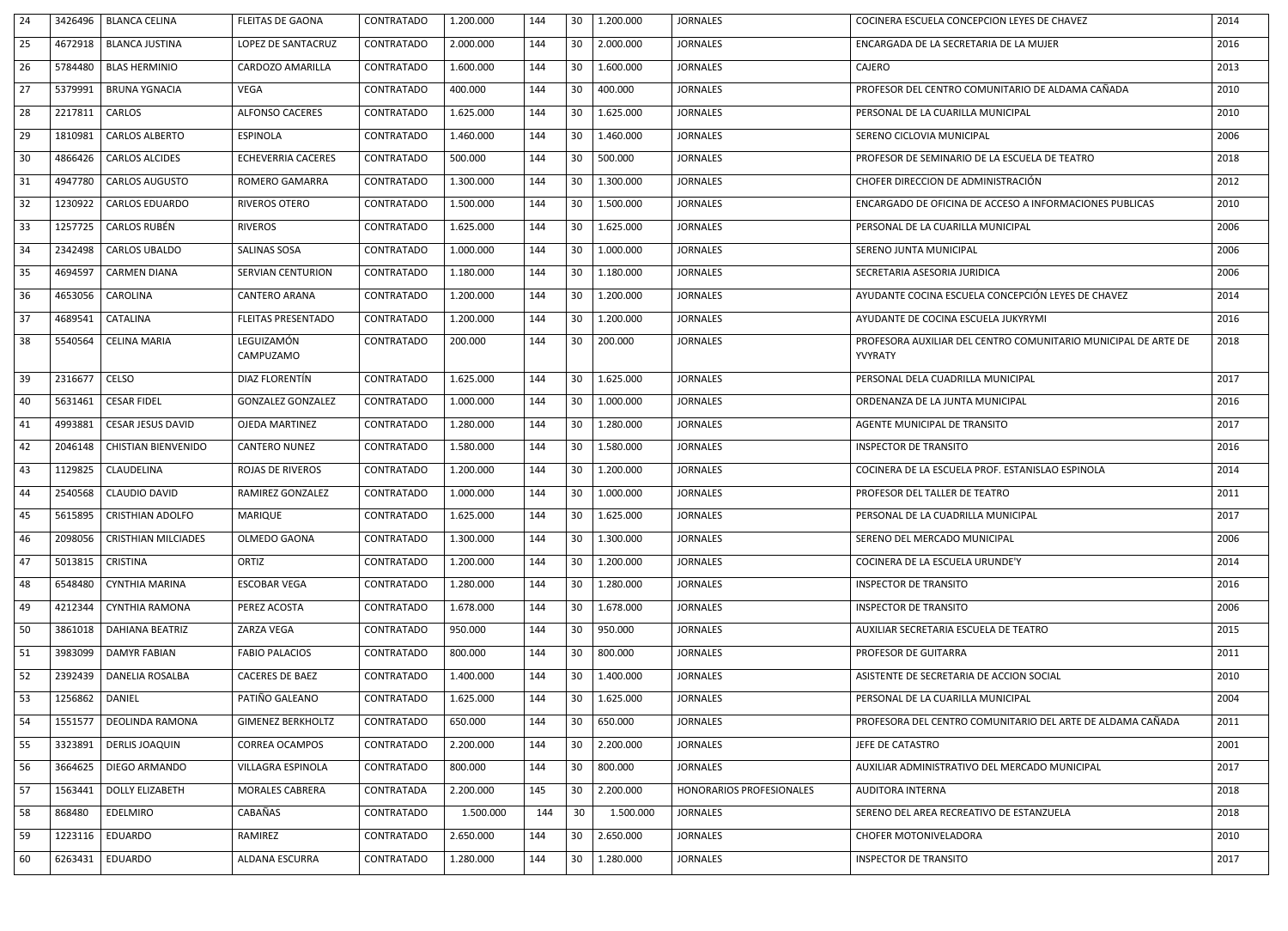| 61 | 1823791 | <b>ELOISA</b>             | <b>CANDIA</b>              | <b>CONTRATADO</b> | 1.276.000 | 144 | 30              | 1.276.000    | <b>JORNALES</b>                 | LIMPIADORA DE LA INSTITUCIÓN                              | 2001 |
|----|---------|---------------------------|----------------------------|-------------------|-----------|-----|-----------------|--------------|---------------------------------|-----------------------------------------------------------|------|
| 62 | 925860  | <b>ELVIRA</b>             | MANCUELLO                  | CONTRATADO        | 1.200.000 | 144 | 30              | 1.200.000    | <b>JORNALES</b>                 | COCINERA DE LA ESCUELA URUNDE'Y                           | 2015 |
| 63 | 1701557 | <b>EMILIANO</b>           | <b>DIAZ</b>                | <b>CONTRATADO</b> | 2.340.000 | 144 | 30 <sup>°</sup> | 2.340.000    | <b>JORNALES</b>                 | CHOFER CUADRILLA MUNICIPAL                                | 2013 |
| 64 | 5421873 | EMMANUEL                  | <b>LOPEZ CORONEL</b>       | CONTRATADO        | 1.625.000 | 144 | 30              | 1.625.000    | <b>JORNALES</b>                 | PERSONAL DE LA CUARILLA MUNICIPAL                         | 2016 |
| 65 | 3690061 | <b>ENRIQUE ALBERTO</b>    | <b>ESCOBAR OVELAR</b>      | CONTRATADO        | 2.150.000 | 144 | 30              | 2.150.000    | <b>JORNALES</b>                 | CONSULTORIA Y FORTALECIMIENTO DE LOS CENTROS COMUNITARIOS | 2012 |
| 66 | 2072917 | <b>FAUSTO</b>             | <b>GALEANO GUERRERO</b>    | <b>CONTRATADO</b> | 1.500.000 | 144 | 30              | 1.500.000    | <b>JORNALES</b>                 | SEPULTURERO DEL CEMENTERIO MUNICIPAL                      | 2001 |
| 67 | 1297237 | <b>FEDERICO</b>           | <b>MARECOS HERMOSILLA</b>  | CONTRATADO        | 1.800.000 | 145 | 30              | 1.800.000    | <b>HONORARIOS PROFESIONALES</b> | ASESOR DEL DEPARTAMENTO DE CULTURA                        | 2016 |
| 68 | 2913774 | <b>FELICIA</b>            | SERVIAN OJEDA              | CONTRATADO        | 1.000.000 | 144 | 30              | 1.000.000    | <b>JORNALES</b>                 | LIMPIADORA DEL CENTRO CULTURAL                            | 2011 |
| 69 | 439792  | <b>FELIX</b>              | <b>FERREIRA MORINIGO</b>   | <b>CONTRATADO</b> | 350.000   | 144 | 30              | 350.000      | <b>JORNALES</b>                 | PROFESOR AUXILIAR DE CORO MUNICIPAL DE LA TERCERA EDAD    | 2016 |
| 70 | 1809865 | <b>FIDEL</b>              | <b>COLMAN GIMENEZ</b>      | CONTRATADO        | 2.081.690 | 144 | 30 <sup>°</sup> | 2.081.690    | <b>JORNALES</b>                 | PERSONAL DE LA CUADRILLA MUNICIPAL                        | 2016 |
| 71 | 1790789 | <b>FIDELINA</b>           | RUIZ DIAZ ZARACHO          | CONTRATADO        | 1.200.000 | 144 | 30              | 1.200.000    | <b>JORNALES</b>                 | COCINERA DE LA ESCUELA BASICA Nº 6.660 VECINOS UNIDOS     | 2016 |
| 72 | 1558227 | <b>FLORIA</b>             | PIRIS AGUILERA             | CONTRATADO        | 4.400.000 | 145 | 30              | 4.400.000    | HONORARIOS PROFESIONALES        | FISCALIZADORA DE OBRAS DE FONACIDE                        | 2015 |
| 73 | 2352462 | <b>FRANCISCO JAVIER</b>   | MANCUELLO SAMANIEGO        | CONTRATADO        | 1.245.000 | 144 | 30              | 1.245.000    | <b>JORNALES</b>                 | <b>INSPECTOR DE CATASTRO</b>                              | 2006 |
| 74 | 5383061 | <b>FRANCISCO SANTIAGO</b> | <b>LUGO MONTANIA</b>       | CONTRATADO        | 1.000.000 | 144 | 30              | 1.000.000    | <b>JORNALES</b>                 | AUXILIAR ADMINISTRATIVO                                   | 2018 |
| 75 | 3823511 | <b>FREDY GABRIEL</b>      | TRINIDAD GONZALEZ          | <b>CONTRATADO</b> | 1.200.000 | 144 | 30              | 1.200.000    | <b>JORNALES</b>                 | <b>CHOFER TRACTOR AGRICOLA</b>                            | 2012 |
| 76 | 1247968 | <b>GILBERTO</b>           | SARACHO OVELAR             | <b>CONTRATADO</b> | 1.625.000 | 144 | 30              | 1.625.000    | <b>JORNALES</b>                 | PERSONAL DE LA CUARILLA MUNICIPAL                         | 2001 |
| 77 | 1888963 | GILL                      | ALFONSO JARA               | CONTRATADO        | 1.625.000 | 144 | 30              | 1.625.000    | <b>JORNALES</b>                 | VIGILANTE DEL LOCAL MUNICIPAL                             | 2001 |
| 78 | 2091234 | <b>GLADIS</b>             | <b>GONZALEZ DE RAMIREZ</b> | CONTRATADO        | 1.200.000 | 144 | 30              | 1.200.000    | <b>JORNALES</b>                 | COCINERA ESCUELA CONCEPCIÓN LEYES DE CHAVEZ               | 2014 |
| 79 | 1947556 | GLADYS ELIZABETH          | <b>CENTURION</b>           | CONTRATADO        | 1.200.000 | 144 | 30              | 1.200.000    | <b>JORNALES</b>                 | COCINERA DE LA ESCUELA BÁSICA Nº 1019 ESPIRITU SANTO      | 2017 |
| 80 |         | 3323239   GLADYS ESTELA   | ORTEGA DUARTE              | CONTRATADO        | 1.200.000 | 144 |                 | 30 1.200.000 | <b>JORNALES</b>                 | <b>CONSEJERA DE CODENI</b>                                | 2012 |
| 81 |         | 4455573 GLADYS ZUNILDA    | <b>TOLEDO BENITEZ</b>      | <b>CONTRATADO</b> | 1.200.000 | 144 | 30              | 1.200.000    | <b>JORNALES</b>                 | <b>CONSEJERA DE CODENI</b>                                | 2013 |
| 82 | 2189180 | GLORIA RAMONA             | ORTEGA SOLEY               | CONTRATADA        | 1.200.000 | 144 | 30              | 1.200.000    | <b>JORNALES</b>                 | COCINERA ESCUELA CONCEPCIÓN LEYES DE CHAVEZ               | 2017 |
| 83 | 2392469 | <b>GLORIA ROSSANA</b>     | VELAZQUEZ G.               | CONTRATADO        | 1.200.000 | 144 | 30              | 1.200.000    | <b>JORNALES</b>                 | COCINERA ESCUELA JUKYRYMI                                 | 2014 |
| 84 | 3750268 | <b>GRACIELA</b>           | VAZQUEZ MIÑO               | CONTRATADO        | 1.200.000 | 144 | 30              | 1.200.000    | <b>JORNALES</b>                 | COCINERA ESCUELA PROF. ESTANISLAO ESPINOLA                | 2014 |
| 85 | 3819310 | <b>GRACIELA</b>           | PRESENTADO                 | CONTRATADO        | 1.200.000 | 144 | 30              | 1.200.000    | <b>JORNALES</b>                 | AYUDANTE DE COCINA ESCUELA JUKYRYMI                       | 2014 |
| 86 | 5625542 | <b>GUADALUPE CATALINA</b> | FERNANDEZ                  | <b>CONTRATADO</b> | 1.000.000 | 144 | 30              | 1.000.000    | <b>JORNALES</b>                 | GUIA MUSEO PARROQUIAL VIRGEN DEL ROSARIO                  | 2017 |
| 87 | 1132395 | <b>GUSTAVO JAVIER</b>     | <b>CRECHI CORONEL</b>      | CONTRATADO        | 1.496.000 | 144 | 30              | 1.496.000    | <b>JORNALES</b>                 | SERENO JUNTA MUNICIPAL                                    | 2006 |
| 88 | 6529318 | <b>GUSTAVO JAVIER</b>     | <b>SALINAS TRINIDAD</b>    | CONTRATADO        | 1.200.000 | 144 | 30              | 1.200.000    | <b>JORNALES</b>                 | AUXILIAR DE LA DIRECCION DE SALUBRIDAD E HIGUIENE         | 2017 |
| 89 | 2987093 | <b>HECTOR AMADO</b>       | CARDOZO LEGUIZAMON         | CONTRATADO        | 1.625.000 | 144 | 30              | 1.625.000    | <b>JORNALES</b>                 | PERSONAL DE LA CUARILLA MUNICIPAL                         | 2017 |
| 90 | 2100335 | <b>HECTOR VIDAL</b>       | MEDINA                     | <b>CONTRATADO</b> | 1.625.000 | 144 | 30              | 1.625.000    | <b>JORNALES</b>                 | PERSONAL DE LA CUARILLA MUNICIPAL                         | 2016 |
| 91 | 4783445 | <b>HERNAN</b>             | <b>BAEZ GUERRERO</b>       | CONTRATADO        | 800.000   | 144 | 30              | 800.000      | <b>JORNALES</b>                 | PROFESOR DE GUITARRA                                      | 2012 |
| 92 | 5312526 | <b>HERNAN</b>             | <b>MERELES CARDOZO</b>     | CONTRATADO        | 1.625.000 | 144 | 30              | 1.625.000    | <b>JORNALES</b>                 | PERSONAL DE LA CUARILLA MUNICIPAL                         | 2016 |
| 93 | 818645  | <b>HIGINIO</b>            | <b>BRITOS BAREIRO</b>      | CONTRATADO        | 1.400.000 | 144 | 30              | 1.400.000    | <b>JORNALES</b>                 | ENCARGADO DE BIBLIOTECA DEL CENTRO CULTURAL               | 2006 |
| 94 | 4186782 | <b>HUGO FRANCISCO</b>     | <b>CABRERA ORTEGA</b>      | CONTRATADO        | 1.250.000 | 144 | 30              | 1.250.000    | <b>JORNALES</b>                 | PROFESOR DEL TALLER DE TEATRO                             | 2012 |
| 95 | 4385687 | <b>HUGO JAVIER</b>        | ZORRILLA                   | CONTRATADO        | 1.625.000 | 144 | 30              | 1.625.000    | <b>JORNALES</b>                 | PERSONAL DE LA CUARILLA MUNICIPAL                         | 2006 |
| 96 | 2177322 | <b>INOCENCIO</b>          | GAONA                      | CONTRATADO        | 1.625.000 | 144 | 30              | 1.625.000    | <b>JORNALES</b>                 | PERSONAL DE LA CUARILLA MUNICIPAL                         | 1979 |
| 97 | 7897024 | <b>ISAAC EMANUEL</b>      | <b>RIVEROS BRITEZ</b>      | <b>CONTRATADO</b> | 500.000   | 144 | 30              | 500.000      | <b>JORNALES</b>                 | AYUDANTE DE VIGILANCIA DE LA PLAZA MARTIN DE BARUA        | 2016 |
| 98 | 1754829 | <b>ISABELINO</b>          | CABAÑAS BAREIRO            | CONTRATADO        | 1.625.000 | 144 | 30 <sup>°</sup> | 1.625.000    | <b>JORNALES</b>                 | PERSONAL DE LA CUARILLA MUNICIPAL                         | 2006 |
|    |         |                           |                            |                   |           |     |                 |              |                                 |                                                           |      |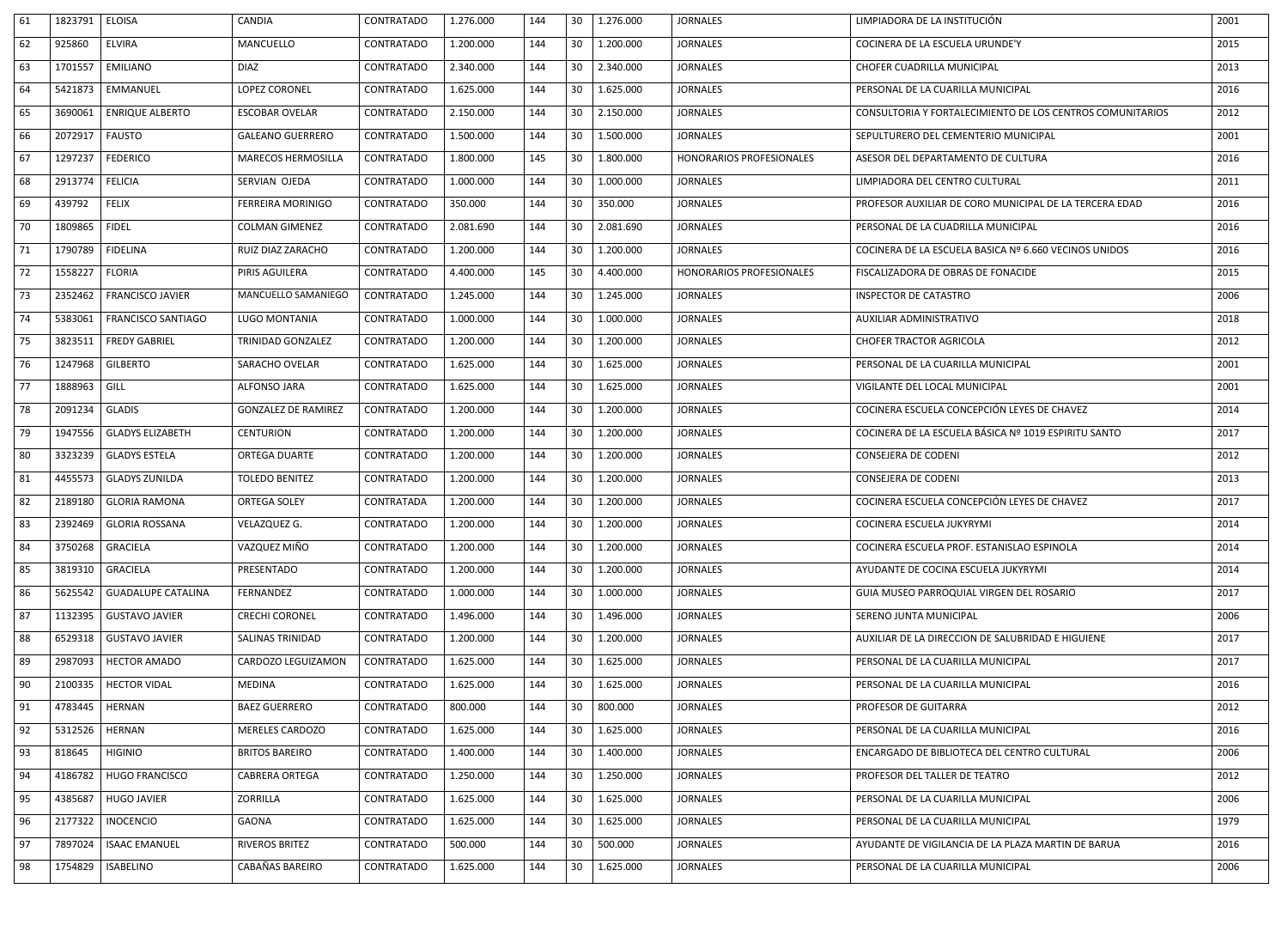| 99  | 4669055 | <b>ISAIAS RODRIGO</b>    | <b>TORALES MELGAREJO</b>    | CONTRATADO | 1.625.000 | 144 | 30 | 1.625.000      | <b>JORNALES</b>          | PERSONAL DE LA CUADRILLA MUNICIPAL                                | 2017 |
|-----|---------|--------------------------|-----------------------------|------------|-----------|-----|----|----------------|--------------------------|-------------------------------------------------------------------|------|
| 100 | 781016  | <b>ISIDRO</b>            | RAMIREZ                     | CONTRATADO | 1.625.000 | 144 | 30 | 1.625.000      | <b>JORNALES</b>          | PERSONAL DE LA CUARILLA MUNICIPAL                                 | 2008 |
| 101 | 4633034 | <b>ISRAEL</b>            | <b>COLMAN RIQUELME</b>      | CONTRATADO | 1.500.000 | 144 | 30 | 1.500.000      | <b>JORNALES</b>          | CHOFER DE CAMION VOLQUETE                                         | 2012 |
| 102 | 5479144 | <b>JESSICA ANDREA</b>    | ALONSO ALMADA               | CONTRATADO | 1.000.000 | 144 | 30 | 1.000.000      | <b>JORNALES</b>          | SECRETARIA DEL DPTO. DE AGRICULTURA                               | 2006 |
| 103 | 4099219 | <b>JOAQUIN</b>           | AGUAYO                      | CONTRATADO | 400.000   | 144 | 30 | 400.000        | <b>JORNALES</b>          | PROFESOR DEL CENTRO COMUNITARIO MUNICIPAL DE ARTE DE YVYRATY      | 2018 |
| 104 | 5216443 | <b>JOB DANIEL</b>        | <b>BORDA RODRIGUEZ</b>      | CONTRATADO | 1.610.000 | 144 | 30 | 1.610.000      | <b>JORNALES</b>          | AUXILIAR DE ADMINISTRATIVO DE LA JUNTA MUNICIPAL                  | 2012 |
| 105 | 4812502 | <b>JOSÉ ANTONIO</b>      | SÁNCHEZ MARTINEZ            | CONTRATADO | 1.280.000 | 144 | 30 | 1.280.000      | <b>JORNALES</b>          | <b>INSPECTOR DE TRANSITO</b>                                      | 2018 |
| 106 | 4257617 | JOSE DE LOS SANTOS       | <b>BELOTTO BRITEZ</b>       | CONTRATADO | 1.160.000 | 144 | 30 | 1.160.000      | <b>JORNALES</b>          | SERENO MERCADO MUNICIPAL                                          | 2014 |
| 107 | 2928069 | <b>JOSÉ LUIS</b>         | <b>FERREIRA SALINAS</b>     | CONTRATADO | 1.625.000 | 144 | 30 | 1.625.000      | <b>JORNALES</b>          | PERSONAL DE LA CUARILLA MUNICIPAL                                 | 2006 |
| 108 | 3709771 | <b>JOSÉ LUIS</b>         | <b>GONZALEZ BARBOTE</b>     | CONTRATADO | 800.000   | 144 | 30 | 800.000        | <b>JORNALES</b>          | <b>ENCARGADO DE TELECENTRO</b>                                    | 2010 |
| 109 | 2498038 | <b>JOSEFINA</b>          | <b>GONZALEZ VERA</b>        | CONTRATADO | 1.290.000 | 144 | 30 | 1.290.000      | <b>JORNALES</b>          | SECRETARIA DE INTENDENCIA                                         | 2011 |
| 110 | 263419  | <b>JUAN</b>              | <b>BRITEZ RIVEROS</b>       | CONTRATADO | 2.364.000 | 144 | 30 | 2.364.000      | <b>JORNALES</b>          | SECRETARIO DE DEPORTES                                            | 2006 |
| 111 | 1282795 | <b>JUAN BAUTISTA</b>     | <b>RIVEROS RODAS</b>        | CONTRATADO | 500.000   | 144 | 30 | 500.000        | <b>JORNALES</b>          | PROFESOR DE GUARANI DE LA ESCUELA DE TEATRO                       | 2018 |
| 112 | 4647534 | <b>JUAN GABRIEL</b>      | ZARATE GONZALEZ             | CONTRATADO | 1.000.000 | 144 | 30 | 1.000.000      | <b>JORNALES</b>          | AUXILIAR DE LA DIRECCION DE CATASTRO                              | 2010 |
| 113 | 2339552 | <b>JUAN IGNACIO</b>      | SERVIAN                     | CONTRATADO | 1.500.000 | 144 | 30 | 1.500.000      | <b>JORNALES</b>          | CHOFER DEL CAMION VOLQUETE                                        | 2018 |
| 114 | 5196321 | JUAN JOSÉ ANTONIO        | <b>ESCURRA</b>              | CONTRATADO | 1.080.000 | 144 | 30 | 1.080.000      | <b>JORNALES</b>          | AUXILIAR DE RECURSOS HUMANOS                                      | 2017 |
| 115 | 1666928 | <b>JUAN OBDULIO</b>      | DIAZ DOMINGUEZ              | CONTRATADO | 860.000   | 144 | 30 | 860.000        | <b>JORNALES</b>          | PROFESOR DE GUITARRA                                              | 2010 |
| 116 | 4592890 | <b>JUAN RAMON</b>        | AMARILLA LEGUIZAMON         | CONTRATADO | 1.500.000 | 144 | 30 | 1.500.000      | <b>JORNALES</b>          | PERSONAL DE LA CUADRILLA MUNICIPAL                                | 2016 |
| 117 | 5630921 | <b>JUANA CAROLINA</b>    | <b>TORALES GONZALEZ</b>     | CONTRATADA | 1.000.000 | 144 | 30 | 1.000.000      | <b>JORNALES</b>          | SECRETARIA DEL DEPARTAMENTO DE LA TERCERA EDAD                    | 2017 |
| 118 |         | 1136826   JULIO CESAR    | <b>RODRIGUEZ PEREZ</b>      | CONTRATADO | 2.235.000 | 145 |    | $30$ 2.235.000 | HONORARIOS PROFESIONALES | ASESOR DE LA JUNTA MUNICIPAL                                      | 2017 |
| 119 | 3252500 | KARINA ELIZABETH         | <b>ACOSTA</b>               | CONTRATADO | 1.200.000 | 144 | 30 | 1.200.000      | <b>JORNALES</b>          | COCINERA DE LA ESCUELA VECINOS UNIDOS                             | 2014 |
| 120 | 6036284 | <b>LAURA ANALIA</b>      | <b>TORALES MENDEZ</b>       | CONTRATADA | 1.000.000 | 144 | 30 | 1.000.000      | <b>JORNALES</b>          | ASISTENTE DE LA DIRECCION DE ADMINISTRACION Y FINANZAS            | 2018 |
| 121 | 3494710 | LAURA DIANA              | CABAÑAS DE BRITEZ           | CONTRATADO | 2.000.000 | 145 | 30 | 2.000.000      | HONORARIOS PROFESIONALES | DIRECTORA DE CODENI                                               | 2004 |
| 122 | 6660154 | <b>LAURA ISABEL</b>      | <b>MARTINEZ GONZALEZ</b>    | CONTRATADA | 900.000   | 144 | 30 | 900.000        | <b>JORNALES</b>          | ORDENANZA DE DOC                                                  | 2018 |
| 123 | 2098883 | LAURA MARLENE            | OVANDO CAMPUZANO            | CONTRATADO | 500.000   | 144 | 30 | 500.000        | <b>JORNALES</b>          | PROFESORA DE CORO MUNICIPAL DE LA TERCERA EDAD                    | 2016 |
| 124 | 4544221 | <b>LEANDRO MANUEL</b>    | <b>GUERRERO RIVEROS</b>     | CONTRATADO | 1.000.000 | 144 | 30 | 1.000.000      | <b>JORNALES</b>          | PROFESOR DE GUITARRA                                              | 2016 |
| 125 | 5783062 | LEYDA FABIANA            | <b>ESTIGARRIBIA GIMENEZ</b> | CONTRATADO | 400.000   | 144 | 30 | 400.000        | <b>JORNALES</b>          | PROFESOR DEL CENTRO COMUNITARIO DE YBYRATY                        | 2012 |
| 126 | 3540444 | <b>LIDA RAMONA</b>       | LEÓN ADORNO                 | CONTRATADO | 1.625.000 | 144 | 30 | 1.625.000      | <b>JORNALES</b>          | PERSONAL DE LA CUARILLA MUNICIPAL                                 | 2018 |
| 127 | 2098061 | LIDER ISAAC              | <b>VERA VEGA</b>            | CONTRATADO | 1.460.000 | 144 | 30 | 1.460.000      | <b>JORNALES</b>          | SERENO MERCADO MUNICIPAL                                          | 2006 |
| 128 | 2466636 | <b>LIZ ANDREA</b>        | <b>BENITEZ ISASI</b>        | CONTRATADO | 800.000   | 144 | 30 | 800.000        | <b>JORNALES</b>          | PROFESORA DE DECLAMACIÓN DE LA ESCUELA Y EL TALLER DE DECLAMACIÓN | 2012 |
| 129 | 4550817 | <b>LIZ BELEN</b>         | SANCHEZ QUIÑONEZ            | CONTRATADO | 1.100.000 | 145 | 30 | 1.100.000      | HONORARIOS PROFESIONALES | ASESORA DEL CONSEJO DE LA NIÑEZ Y LA ADOLECENCIA                  | 2017 |
| 130 |         | 3492615   LUIS ALBERTO   | <b>MENDEZ</b>               | CONTRATADO | 1.625.000 | 144 | 30 | 1.625.000      | <b>JORNALES</b>          | PERSONAL DE LA CUARILLA MUNICIPAL                                 | 2012 |
| 131 | 5711196 | MANUELA                  | <b>VILLALBA ROTELA</b>      | CONTRATADO | 1.160.000 | 144 | 30 | 1.160.000      | <b>JORNALES</b>          | PERSONAL DE LA CUARILLA MUNICIPAL                                 | 2017 |
| 132 | 2162857 | <b>MARCIANO</b>          | YEGROS GONZALEZ             | CONTRATADO | 1.540.000 | 144 | 30 | 1.540.000      | <b>JORNALES</b>          | PERSONAL DE LA CUADRILLA MUNICIPAL                                | 2001 |
| 133 | 1519072 | <b>MARCOS</b>            | DIAZ SAMANIEGO              | CONTRATADO | 1.500.000 | 144 | 30 | 1.500.000      | <b>JORNALES</b>          | CHOFER DE CAMION VOLQUETE                                         | 2011 |
| 134 |         | 2933473   MARCOS AURELIO | <b>ACOSTA FIGUEREDO</b>     | CONTRATADO | 1.800.000 | 144 | 30 | 1.800.000      | <b>JORNALES</b>          | AYUDANTE PARA CAMION COMPACTADOR                                  | 2004 |
| 135 | 3204412 | <b>MARIA ANDREA</b>      | ACOSTA LEZCANO              | CONTRATADO | 2.200.000 | 145 | 30 | 2.200.000      | HONORARIOS PROFESIONALES | NUTRICIONISTA - FONACIDE                                          | 2010 |
| 136 |         | 3614739   MARIA CELINA   | LUGO DE ORTIZ               | CONTRATADO | 1.200.000 | 144 | 30 | 1.200.000      | <b>JORNALES</b>          | COCINERA DE LA ESCUELA CONCEPCIÓN LEYES DE CHAVEZ                 | 2017 |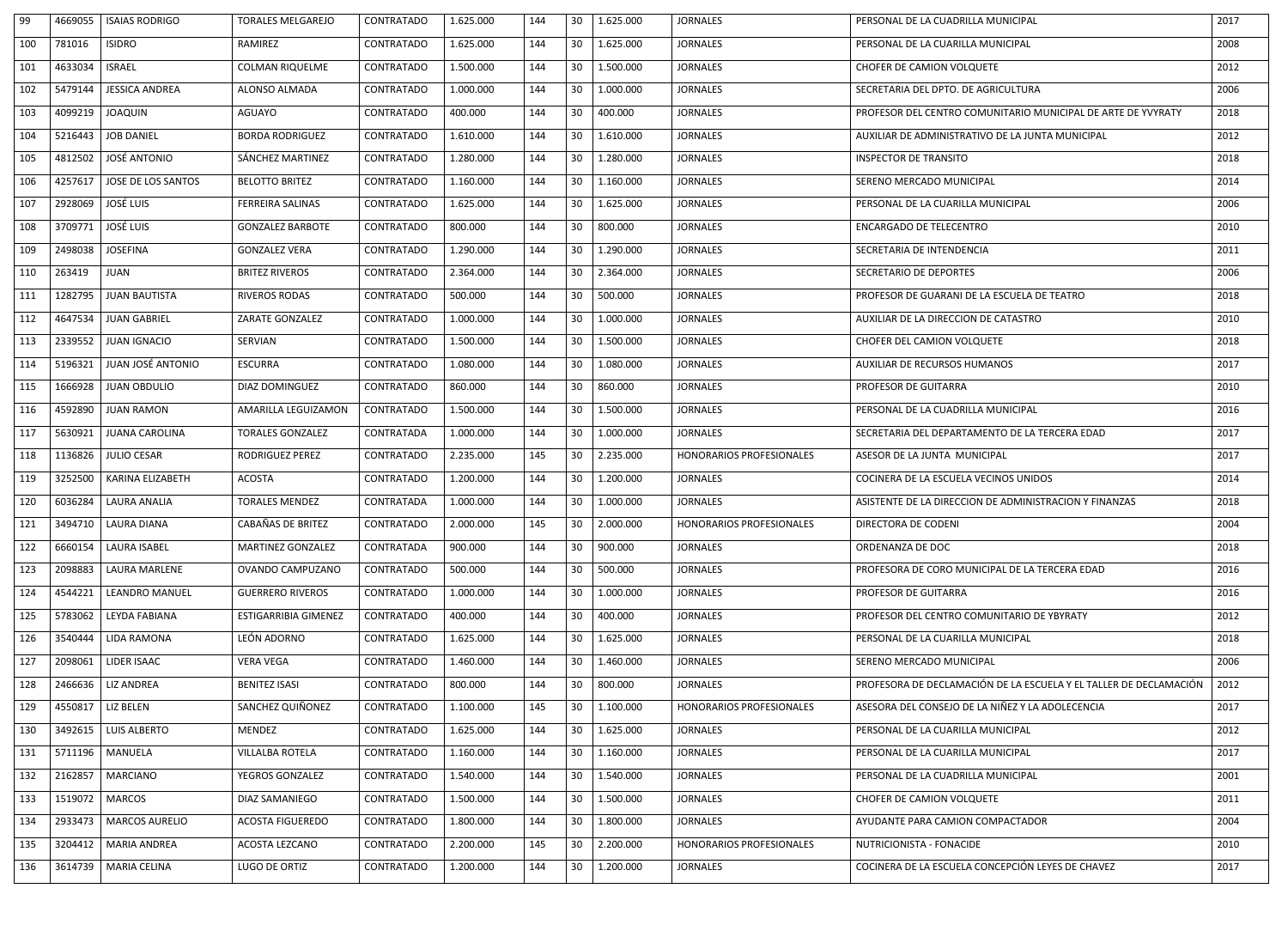| 137 | 4982413 | <b>MARIA DEL ROSARIO</b>  | PEREZ VAZQUEZ             | <b>CONTRATADO</b> | 1.200.000    | 144 | 30 | 1.200.000    | <b>JORNALES</b>                  | COCINERA DE LA ESCUELA BÁSICA Nº 1359 DON CARLOS CALCENA      | 2017 |
|-----|---------|---------------------------|---------------------------|-------------------|--------------|-----|----|--------------|----------------------------------|---------------------------------------------------------------|------|
| 138 | 2318833 | <b>MARIA ELENA</b>        | ALCARAZ GOMEZ             | <b>CONTRATADO</b> | 970.000      | 144 | 30 | 970.000      | <b>JORNALES</b>                  | PROFESORA DE DANZA FOLCLORICA                                 | 2014 |
| 139 | 5540070 | <b>MARIA GISSEL</b>       | PEÑA VERA                 | CONTRATADO        | 1.300.000    | 144 | 30 | 1.300.000    | <b>JORNALES</b>                  | LIQUIDADORA DE IMPUESTOS                                      | 2013 |
| 140 | 1063743 | <b>MARIA GLORIA</b>       | <b>CARDOZO DE MERELES</b> | <b>CONTRATADO</b> | 1.200.000    | 144 | 30 | 1.200.000    | <b>JORNALES</b>                  | COCINERA DE LA ESCUELA LAUREANA VEGA                          | 2014 |
| 141 | 1975588 | <b>MARIA INES</b>         | ACOSTA DE CAMPUZANO       | CONTRATADO        | 1.200.000    | 144 | 30 | 1.200.000    | <b>JORNALES</b>                  | COCINERA DE LA ESCUELA LAUREANA VEGA                          | 2014 |
| 143 | 2498036 | <b>MARIA LUISA</b>        | <b>ROMERO</b>             | CONTRATADO        | 1.000.000    | 144 | 30 | 1.000.000    | <b>JORNALES</b>                  | ENCARGADA DE BIBLIOTECA DEL CENTRO CULTURAL Y ARTESANAL       | 2016 |
| 144 |         | 5033755   MARIA MAGDALENA | <b>FERNANDEZ ROA</b>      | CONTRATADO        | 1.200.000    | 144 | 30 | 1.200.000    | <b>JORNALES</b>                  | COCINERA DE LA ESCUELA BÁSICA Nº 1019 ESPIRITU SANTO          | 2017 |
| 145 | 2284382 | <b>MARIA MAXIMA</b>       | <b>GAONA FRANCO</b>       | CONTRATADO        | 1.200.000    | 144 | 30 | 1.200.000    | <b>JORNALES</b>                  | COCINERA DE LA ESCUELA MEDALLA MILAGROSA                      | 2014 |
| 146 | 3331661 | MARÍA VICTORINA           | <b>CANTERO</b>            | CONTRATADO        | 1.625.000    | 144 | 30 | 1.625.000    | <b>JORNALES</b>                  | PERSONAL DE LA CUARILLA MUNICIPAL                             | 2006 |
| 147 | 5872263 | <b>MARIA VIVIANA</b>      | <b>OJEDA NAVARRO</b>      | CONTRATADO        | 1.200.000    | 144 | 30 | 1.200.000    | <b>JORNALES</b>                  | PERSONAL DE LIMPIEZA                                          | 2018 |
| 148 | 1848651 | <b>MARIO LUIS</b>         | <b>ESCOBAR ROJAS</b>      | CONTRATADO        | 2.362.000    | 141 | 30 | 2.362.000    | <b>TECNICO</b>                   | <b>ENCARGADO DE COMISIONES VECINALES</b>                      | 2012 |
| 149 |         | 3964042   MARTA ISABEL    | RAMIREZ BAEZ              | CONTRATADO        | 1.200.000    | 144 | 30 | 1.200.000    | <b>JORNALES</b>                  | LIQUIDADORA DE IMPUESTOS                                      | 2014 |
| 150 | 1746262 | <b>MARTIN</b>             | SANABRIA GONZALEZ         | CONTRATADO        | 1.276.000    | 144 | 30 | 1.276.000    | <b>JORNALES</b>                  | PERSONAL DE LA CUARILLA MUNICIPAL                             | 2006 |
| 151 |         | 5262483   MARY ESTER      | <b>DELGADO RIQUELME</b>   | CONTRATADO        | 200.000      | 144 | 30 | 200.000      | <b>JORNALES</b>                  | PROFESORA DEL CENTRO COMUNITARIO MUNICIPAL DE ARTE DE YVYRATY | 2018 |
| 152 | 3354855 | <b>MAXIMO DANIEL</b>      | <b>ORTEGA AYALA</b>       | <b>CONTRATADO</b> | 2.000.000    | 141 | 30 | 1.500.000    | <b>JORNALES</b>                  | <b>DIRECTOR DE TRANSITO</b>                                   | 2016 |
| 153 | 3354855 | <b>MAXIMO DANIEL</b>      | ORTEGA AYALA              | CONTRATADO        | $\mathbf{0}$ | 133 | 30 | 500.000      | BONIFICACIONES Y GRATIFICACIONES | <b>DIRECTOR DE TRANSITO</b>                                   | 2016 |
| 154 | 1026790 | <b>MEDARDO SALUSTIANO</b> | <b>BOGADO GONZALEZ</b>    | CONTRATADO        | 4.950.000    | 145 | 30 | 4.950.000    | HONORARIOS PROFESIONALES         | ASESOR ECONÓMICO Y CONTADOR                                   | 2007 |
| 155 | 1754110 | <b>MERCEDES</b>           | ALVAREZ                   | <b>CONTRATADO</b> | 1.276.000    | 144 | 30 | 1.276.000    | <b>JORNALES</b>                  | LIMPIADORA DE LA INSTITUCIÓN                                  | 2006 |
| 156 | 619291  | MIGUEL ÁNGEL              | RODRÍGUEZ FERNANDEZ       | <b>CONTRATADO</b> | 5.000.000    | 141 | 30 | 5.000.000    | <b>TECNICO</b>                   | DIRECTOR DE RECAUDACIÓN                                       | 2012 |
| 157 |         | 3854793 MILNER RODRIGO    | FRANCO ALEMAN             | CONTRATADO        | 1.100.000    | 144 |    | 30 1.100.000 | <b>JORNALES</b>                  | CHOFER DE DIRECCIÓN DE OBRAS                                  | 2011 |
| 158 |         | 2046954   MIRIAN ELISA    | <b>CHAVEZ DE CORONEL</b>  | CONTRATADO        | 1.300.000    | 144 | 30 | 1.300.000    | <b>JORNALES</b>                  | <b>COBRADORA DE MERCADO</b>                                   | 2009 |
| 159 | 2943206 | <b>MIRTHA</b>             | <b>INSFRAN</b>            | CONTRATADO        | 1.430.000    | 144 | 30 | 1.430.000    | <b>JORNALES</b>                  | LIMPIADORA JUNTA MUNICIPAL                                    | 2001 |
| 160 | 2122790 | MIRYAN                    | ARZAMENDIA                | CONTRATADO        | 1.625.000    | 144 | 30 | 1.625.000    | <b>JORNALES</b>                  | PERSONAL DE LA CUARILLA MUNICIPAL                             | 2001 |
| 161 | 3228515 | NATALIA NOEMÍ             | <b>CÁCERES GAONA</b>      | CONTRATADO        | 1.900.000    | 145 | 30 | 1.900.000    | HONORARIOS PROFESIONALES         | NUTRICIONISTA - FONACIDE                                      | 2014 |
| 162 | 1432314 | NICASIO DEL PILAR         | <b>OVIEDO</b>             | CONTRATADO        | 1.625.000    | 144 | 30 | 1.625.000    | <b>JORNALES</b>                  | PERSONAL DE LA CUARILLA MUNICIPAL                             | 2012 |
| 163 | 569379  | <b>NIDIA</b>              | SANABRIA DE SANTANDER     | CONTRATADO        | 1.000.000    | 144 | 30 | 1.000.000    | <b>JORNALES</b>                  | PROFESORA DE LITERATUTA DE LA ESCUELA DE DECLAMACIÓN          | 2001 |
| 164 | 928582  | NIDIA EULOGIA             | <b>ACOSTA DE PEREZ</b>    | CONTRATADO        | 1.276.000    | 144 | 30 | 1.276.000    | <b>JORNALES</b>                  | LIMPIADORA DE LA INSTITUCIÓN                                  | 2006 |
| 165 | 3516113 | NIDIA RAQUEL              | <b>MEZA ROBLES</b>        | CONTRATADO        | 1.200.000    | 144 | 30 | 1.200.000    | <b>JORNALES</b>                  | COCINERA DE LA ESCUELA CONCEPCIÓN LEYES DE CHAVEZ             | 2014 |
| 166 | 3524751 | <b>NILDA ANTONIA</b>      | <b>RICHER CHAVEZ</b>      | CONTRATADO        | 1.100.000    | 144 | 30 | 1.100.000    | <b>JORNALES</b>                  | SECRETARIA DE DEPARTAMENTO DE SUMINISTRO                      | 2017 |
| 167 | 2215348 | NILDA BEATRIZ             | <b>GUTIERREZ DE ARCE</b>  | CONTRATADO        | 500.000      | 144 | 30 | 500.000      | <b>JORNALES</b>                  | ENCARGADA DE COMERCIALIZACIÓN DE PRODUCTOS ARTESANALES        | 2018 |
| 168 | 3982589 | NILDA CONCEPCION          | <b>GONZALEZ CABALLERO</b> | CONTRATADO        | 2.200.000    | 145 | 30 | 2.200.000    | <b>HONORARIOS PROFESIONALES</b>  | DIRECTORA DE SALUBRIDAD E HIGIENE                             | 2016 |
| 169 | 4132772 | NÍNIVE MARIA ALEJANDRA    | <b>ARCE CHAMORRO</b>      | CONTRATADO        | 970.000      | 144 | 30 | 970.000      | <b>JORNALES</b>                  | PROFESORA DE DANZA JAZZ                                       | 2010 |
| 170 | 3448169 | NOELIA ISIDORA            | SALINAS CABAÑAS           | CONTRATADO        | 1.180.000    | 144 | 30 | 1.180.000    | <b>JORNALES</b>                  | <b>RECEPCIONISTA</b>                                          | 2004 |
| 171 | 3303069 | <b>NORMA BEATRIZ</b>      | PEREZ RUIZ                | CONTRATADO        | 1.200.000    | 144 | 30 | 1.200.000    | <b>JORNALES</b>                  | COCINERA DE LA ESCUELA URUNDE'Y                               | 2014 |
| 172 | 1796682 | <b>OSCAR</b>              | LEGUIZAMÓN OVELAR         | CONTRATADO        | 2.000.000    | 144 | 30 | 2.000.000    | <b>JORNALES</b>                  | PERSONAL DE LA CUADRILLA MUNICIPAL                            | 2016 |
| 173 |         | 2103153   OSCAR ARSENIO   | ALVARENGA CABAÑAS         | CONTRATADO        | 1.625.000    | 144 | 30 | 1.625.000    | <b>JORNALES</b>                  | PERSONAL DE LA CUARILLA MUNICIPAL                             | 2017 |
| 174 | 4218576 | OSCAR ASUNCIÓN            | <b>RODRIGUEZ ORTIZ</b>    | CONTRATADO        | 1.800.000    | 144 | 30 | 1.800.000    | <b>JORNALES</b>                  | ENCARGADO DE MANTENIMIENTO Y REPARACIONES DE REP. MUNIC       | 2016 |
| 175 | 1245050 | PABLO                     | <b>ROA</b>                | CONTRATADO        | 1.700.000    | 144 | 30 | 1.700.000    | <b>JORNALES</b>                  | DIRECTOR DEL MERCADO MUNICIPAL                                | 2016 |
|     |         |                           |                           |                   |              |     |    |              |                                  |                                                               |      |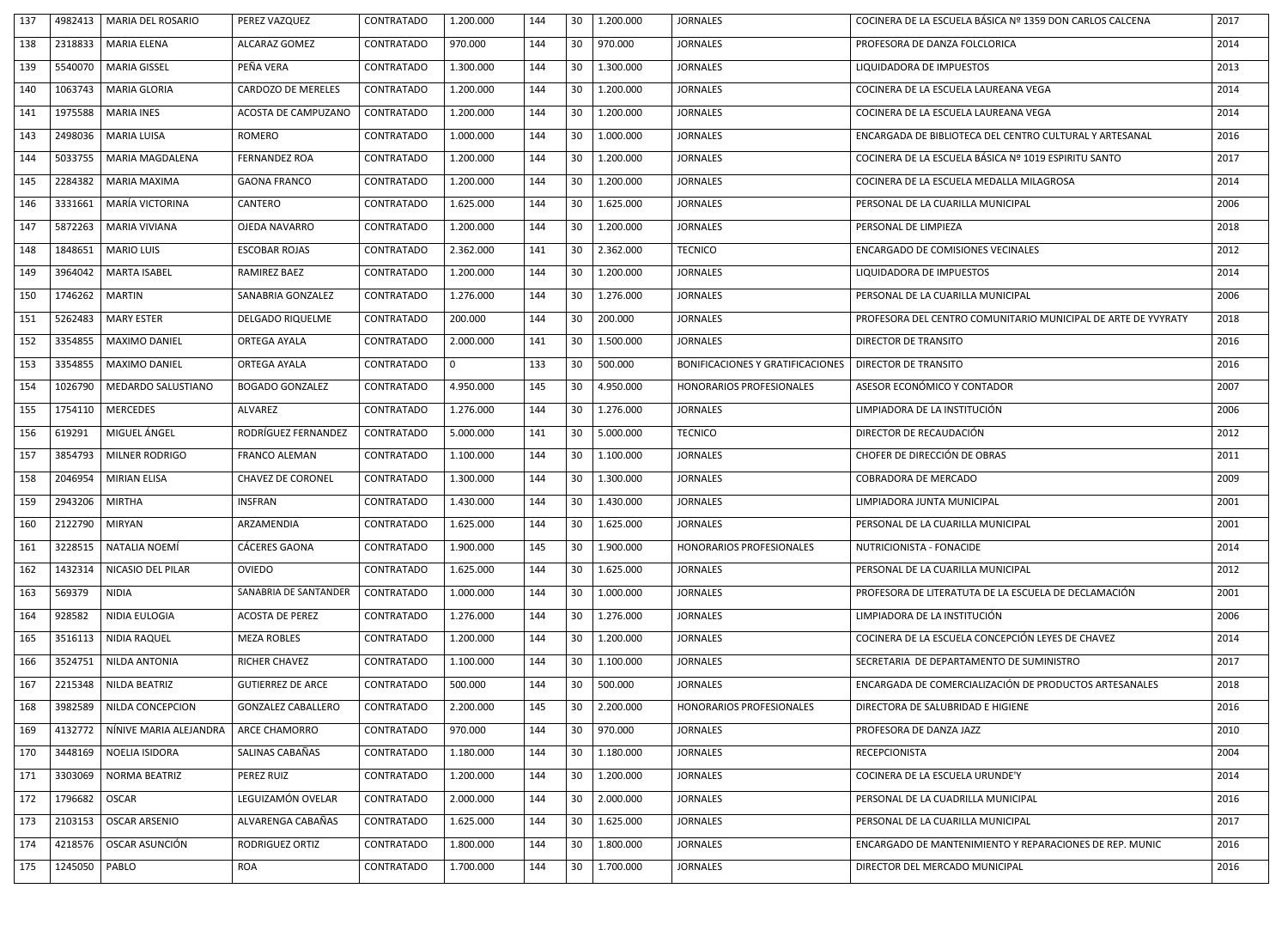| 176 | 1697871         | PAOLA MARIA                 | ROJAS PANIAGUA            | <b>CONTRATADO</b> | 1.035.000 | 144 | 30<br>1.035.000 | <b>JORNALES</b>                 | PROFESORA DE DECLAMACIÓN DE LA ESCUELA DE DECLAMACIÓN    | 2010 |
|-----|-----------------|-----------------------------|---------------------------|-------------------|-----------|-----|-----------------|---------------------------------|----------------------------------------------------------|------|
| 177 |                 | 3974912   PAOLA ASUNCIÓN    | ZARZA VEGA                | <b>CONTRATADO</b> | 400.000   | 144 | 30<br>400.000   | <b>JORNALES</b>                 | PROFESORA DEL CENTRO COMUNITARIO DEL ARTE DE YBYRATY     | 2012 |
| 178 | 4580207         | PEDRO INOCENCIO             | <b>ROMERO BRITEZ</b>      | CONTRATADO        | 2.500.000 | 144 | 2.500.000<br>30 | <b>JORNALES</b>                 | ENCARGADO DEL DEPARTAMENTO DE ASEO URBANO                | 2015 |
| 179 | 1489727         | PORFIRIA                    | LÓPEZ DE MORENO           | <b>CONTRATADO</b> | 1.298.000 | 144 | 30<br>1.298.000 | <b>JORNALES</b>                 | LIMPIADORA DE LA INSTITUCIÓN                             | 2007 |
| 180 | 713751          | PORFIRIO SAMUEL             | <b>CACERES REINOZZO</b>   | <b>CONTRATADO</b> | 800.000   | 144 | 30<br>800.000   | <b>JORNALES</b>                 | <b>SERENO DE CAPEDI</b>                                  | 2004 |
| 181 |                 | 2315455   RAFAELA           | <b>BARBOTTE DE YEGROS</b> | CONTRATADO        | 1.500.000 | 144 | 30<br>1.500.000 | <b>JORNALES</b>                 | ASISTENDE DE LA SECRETARIA DE LA MUJER                   | 2016 |
| 182 | 1771781         | <b>RAMON</b>                | <b>BENITEZ ESCOBAR</b>    | <b>CONTRATADO</b> | 1.378.000 | 144 | 1.378.000<br>30 | <b>JORNALES</b>                 | <b>INSPECTOR DE TRANSITO</b>                             | 2001 |
| 183 | 1713845         | <b>RAMON ARTEMIO</b>        | ALDAMA CENTURIÓN          | <b>CONTRATADO</b> | 3.900.000 | 145 | 3.900.000<br>30 | HONORARIOS PROFESIONALES        | JEFE DE GABINETE                                         | 2014 |
| 184 | 1898186         | RAMONA                      | ORTIZ OJEDA               | CONTRATADO        | 2.362.070 | 144 | 30<br>2.362.070 | <b>JORNALES</b>                 | ENCARGADA DE SECRETARIA DE ACCION SOCIAL                 | 2010 |
| 185 | 1667958   REGIS |                             | <b>CABAÑAS RIVEROS</b>    | <b>CONTRATADO</b> | 1.200.000 | 144 | 1.200.000<br>30 | <b>JORNALES</b>                 | <b>SERENO MUNICIPAL</b>                                  | 2015 |
| 186 | 4635983         | REINALDO                    | ALFONSO RUIZ DIAZ         | <b>CONTRATADO</b> | 1.625.000 | 144 | 30<br>1.625.000 | <b>JORNALES</b>                 | PERSONAL DE LA CUADRILLA MUNICIPAL                       | 2017 |
| 187 |                 | 5024267   RICARDO           | <b>GAONA</b>              | CONTRATADO        | 1.200.000 | 144 | 30<br>1.200.000 | <b>JORNALES</b>                 | <b>CHOFER DE CODENI</b>                                  | 2017 |
| 188 | 5626982         | RICHARD GILBERTO            | <b>FRETES OVELAR</b>      | <b>CONTRATADO</b> | 1.280.000 | 144 | 1.280.000<br>30 | <b>JORNALES</b>                 | <b>INSPECTOR DE TRANSITO</b>                             | 2017 |
| 189 |                 | 4387304   ROBERT DAMIR      | <b>JARA MARECOS</b>       | CONTRATADO        | 800.000   | 144 | 30<br>800.000   | <b>JORNALES</b>                 | PROFESOR DE GUITARRA                                     | 2013 |
| 190 |                 | 4752535   ROBERTO           | <b>FIGUEREDO</b>          | CONTRATADO        | 2.200.000 | 144 | 30<br>2.200.000 | <b>JORNALES</b>                 | CHOFER CAMION COMPACTADOR                                | 2011 |
| 191 | 4186368         | <b>ROBERTO RAMON</b>        | <b>GONZALEZ ROMAN</b>     | CONTRATADO        | 750.000   | 144 | 750.000<br>30   | <b>JORNALES</b>                 | PROFESOR DE TEORIA TEATRAL DE LA ESCUELA DE TEATRO       | 2011 |
| 192 | 4109409         | RODOLFO                     | VILLASBOA PÉREZ           | <b>CONTRATADO</b> | 2.500.000 | 145 | 2.500.000<br>30 | HONORARIOS PROFESIONALES        | ENCARGADO DEL DEPARTAMENTO DE AGRICULTURA                | 2017 |
| 193 | 6258341         | RODRIGO FABIAN              | LEÓN FRETES               | <b>CONTRATADO</b> | 1.625.000 | 144 | 30<br>1.625.000 | <b>JORNALES</b>                 | PERSONAL DE LA CUADRILLA MUNICIPAL                       | 2017 |
| 194 | 4227809         | ROLANDO ENMANUEL            | <b>MANCUELLO MEDINA</b>   | <b>CONTRATADO</b> | 4.400.000 | 141 | 30<br>4.400.000 | <b>TECNICO</b>                  | <b>FISCALIZADOR DE OBRAS</b>                             | 2015 |
| 195 |                 | 4981501   ROMINA            | FLORENTIN MEDINA          | CONTRATADO        | 1.150.000 | 144 | 30   1.150.000  | <b>JORNALES</b>                 | SECRETARIA DE LA DIRECCION DE RECURSOS HUMANOS           | 2011 |
| 196 | 3331686         | <b>RONNY EMILIO</b>         | <b>AMARILLA RIVEROS</b>   | CONTRATADO        | 1.500.000 | 144 | 30<br>1.500.000 | <b>JORNALES</b>                 | CHOFER DE TRACTOR AGRICOLA                               | 2011 |
| 197 | 5383925         | <b>RUTH MARIZA</b>          | <b>TORRES GOMEZ</b>       | <b>CONTRATADO</b> | 400.000   | 144 | 30<br>400.000   | <b>JORNALES</b>                 | PROFESORA AUXILIAR DE DANZA FOLCLORICA                   | 2013 |
| 198 | 5124200         | SAMUEL                      | <b>VELAZQUEZ ESCOBAR</b>  | <b>CONTRATADO</b> | 1.500.000 | 145 | 30<br>1.500.000 | <b>HONORARIOS PROFESIONALES</b> | ASISTENTE TECNICO DEL DEPARTAMENTO DE AGRICULTURA        | 2018 |
| 199 |                 | 1961195   SANTIAGO          | <b>ESCOBAR PRESENTADO</b> | CONTRATADO        | 1.160.000 | 144 | 30<br>1.160.000 | <b>JORNALES</b>                 | SERENO POLIDEPORTIVO MUNICIPAL                           | 1985 |
| 200 | 1282634         | SANTOS                      | <b>ROJAS ORTEGA</b>       | <b>CONTRATADO</b> | 1.080.000 | 144 | 1.080.000<br>30 | <b>JORNALES</b>                 | SERENO MUNICIPAL (ESCUELA YBYRATY)                       | 2006 |
| 201 | 3534668         | SILVINA                     | LOPEZ RUIZ DIAZ           | <b>CONTRATADO</b> | 1.200.000 | 144 | 30<br>1.200.000 | <b>JORNALES</b>                 | COCINERA DE LA ESCUELA BÁSICA Nº 1359 DON CARLOS CALCENA | 2017 |
| 202 | 1094356         | SINDULFO                    | <b>GONZALEZ MENDEZ</b>    | CONTRATADO        | 1.500.000 | 144 | 30<br>1.500.000 | <b>JORNALES</b>                 | CHOFER DEL CAMION BOLQUETE                               | 2017 |
| 203 | 3493490         | <b>TOMAS</b>                | <b>MORINIGO</b>           | <b>CONTRATADO</b> | 1.800.000 | 144 | 30<br>1.800.000 | <b>JORNALES</b>                 | AYUDANTE CAMION COMPACTADOR                              | 2010 |
| 204 | 4146105         | <b>FREDDY ROLANDO</b>       | LUGO MENCIA               | <b>CONTRATADO</b> | 500.000   | 144 | 30<br>500.000   | <b>JORNALES</b>                 | UJIER DE LA INTENDENCIA                                  | 2018 |
| 205 | 2082599         | <b>VICTOR ARMANDO</b>       | <b>COLMAN ROJAS</b>       | <b>CONTRATADO</b> | 1.400.000 | 144 | 30<br>1.400.000 | <b>JORNALES</b>                 | SERENO DEL CENTRO CULTURAL                               | 2006 |
| 206 | 998955          | <b>VICTOR ESTEBAN RAMON</b> | <b>GAONA SERVIN</b>       | <b>CONTRATADO</b> | 1.600.000 | 144 | 30<br>1.600.000 | <b>JORNALES</b>                 | CHOFER DE LA JUNTA MUNICIPAL                             | 2014 |
| 207 | 696705          | <b>VICTOR RAMON</b>         | <b>FERNANDEZ FRIZZOTI</b> | <b>CONTRATADO</b> | 1.378.000 | 144 | 30<br>1.378.000 | <b>JORNALES</b>                 | <b>INSPECTOR DE TRANSITO</b>                             | 2001 |
| 208 | 1501251         | <b>VIRGINIO</b>             | <b>MEDINA</b>             | CONTRATADO        | 1.625.000 | 144 | 30<br>1.625.000 | <b>JORNALES</b>                 | <b>SERENO MUNICIPAL</b>                                  | 2001 |
| 209 | 1992919         | <b>WILBERTO</b>             | <b>FLORENTIN</b>          | <b>CONTRATADO</b> | 1.625.000 | 144 | 30<br>1.625.000 | <b>JORNALES</b>                 | PERSONAL DE LA CUARILLA MUNICIPAL                        | 2016 |
| 210 | 4332083         | <b>WILSON</b>               | <b>PEREZ YEGROS</b>       | <b>CONTRATADO</b> | 1.280.000 | 144 | 30<br>1.280.000 | <b>JORNALES</b>                 | <b>INSPECTOR DE TRANSITO</b>                             | 2016 |
| 211 | 5628204         | <b>WILSON FABIAN</b>        | GONZALEZ                  | <b>CONTRATADO</b> | 1.625.000 | 144 | 30<br>1.625.000 | <b>JORNALES</b>                 | <b>SERENO MUNICIPAL</b>                                  | 2009 |
| 212 | 4448513         | DIEGO AMIR                  | <b>MONTIEL DUARTE</b>     | <b>CONTRATADO</b> | 500.000   | 144 | 500.000<br>30   | <b>JORNALES</b>                 | PROF. DE SEMINARIO DE LA ESC. DE TEATRO                  | 2018 |
| 213 | 4132760         | YANINA ALEJANDRA            | <b>ARCE CHAMORRO</b>      | CONTRATADO        | 400.000   | 144 | 400.000<br>30   | <b>JORNALES</b>                 | PROFESORA AUXILIAR DE DANZA JAZZ                         | 2015 |
|     |                 |                             |                           |                   |           |     |                 |                                 |                                                          |      |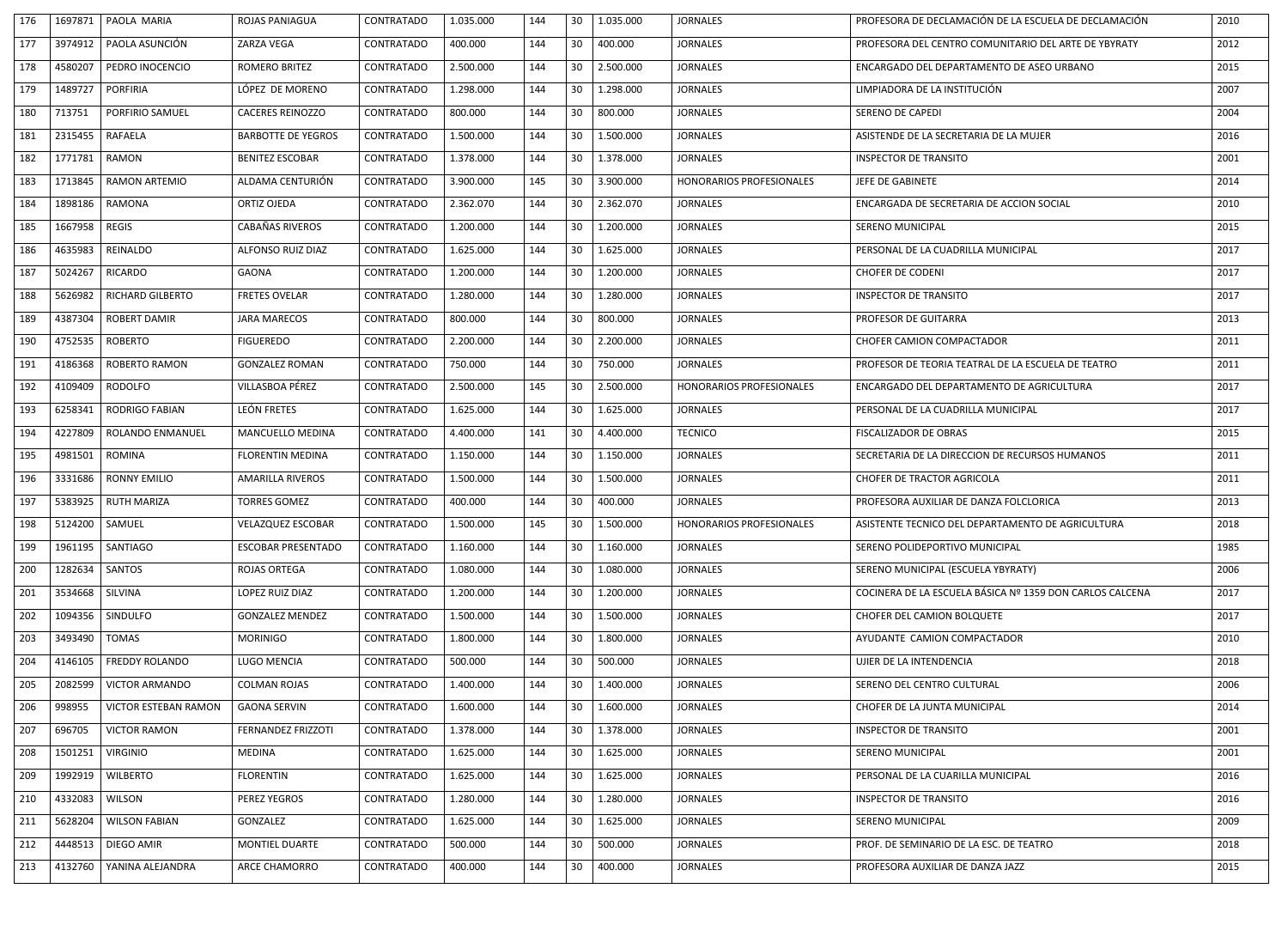| 214 | 2369845   ZUNILDA | LEGUIZAMÓN ESTECHE | CONTRATADO                     | 1.500.000   | 144 | 30 | 1.500.000   | <b>JORNALES</b> | PROFESORA DE DICCIÓN Y DECLAMACIÓN DE LA ESCUELA DE TEATRO | 1997 |
|-----|-------------------|--------------------|--------------------------------|-------------|-----|----|-------------|-----------------|------------------------------------------------------------|------|
|     |                   |                    |                                |             |     |    |             |                 |                                                            |      |
|     |                   |                    | <b>CONTRATADOS</b>             | 301.836.760 |     |    | 301.836.760 |                 |                                                            |      |
|     |                   |                    | <b>PERMANENTES</b> 225.745.155 |             |     |    |             |                 |                                                            |      |
|     |                   |                    | $COMISIONADOS$ 6.225.000       |             |     |    |             |                 |                                                            |      |
|     |                   |                    |                                |             |     |    |             |                 |                                                            |      |
|     |                   |                    | <b>COMISIONADOS</b>            |             |     |    |             |                 |                                                            |      |
|     |                   |                    |                                | 2.660.000   |     |    |             |                 |                                                            |      |
|     |                   |                    |                                | 536.466.915 |     |    |             |                 |                                                            |      |

536.466.915



"QUE ESTABLECE LA OBLIGATORIEDAD DE LA PROVISIÓN DE INFORMACIONES EN EL USO DE LOS RECURSOS PÚBLICOS SOBRE REMUNERACIONES Y OTRAS RETRIBUCIONES ASIGNADAS AL SERVIDOR PÚBLICO DE LA REPÚBLICA DEL PARAGUAY"

| OEE: |                                      | 176 | <b>MUNICIPALIDAD DE</b><br><b>ITAUGUA</b> |  |  |  |  |
|------|--------------------------------------|-----|-------------------------------------------|--|--|--|--|
|      | LISTADO DE FUNCIONARIOS COMISIONADOS |     |                                           |  |  |  |  |

## **MES DEL INFORME: NOVIEMBRE/2018**

|           |                         |                          |                                                                                                                                                                           |               |                    |                                                               |                                                   |                                                 |                                    | Fecha de                  |
|-----------|-------------------------|--------------------------|---------------------------------------------------------------------------------------------------------------------------------------------------------------------------|---------------|--------------------|---------------------------------------------------------------|---------------------------------------------------|-------------------------------------------------|------------------------------------|---------------------------|
|           |                         |                          |                                                                                                                                                                           |               |                    |                                                               |                                                   |                                                 |                                    | Finalización              |
|           |                         |                          |                                                                                                                                                                           |               |                    |                                                               |                                                   |                                                 |                                    |                           |
| 1.063.540 | <b>EDUARDO HERMINIO</b> | <b>SALINAS VERA</b>      | <b>COMISIONADO</b>                                                                                                                                                        | $\mathbf 0$   | 30 <sup>°</sup>    | $\mathbf 0$                                                   | SNPP                                              | <b>ENCARGADO DE DEPOSITO</b>                    |                                    | 01/03/2018 31/12/2018     |
| 4.898.410 | <b>JULIA FIDELINA</b>   | CANTERO PATIÑO           | <b>COMISIONADO</b>                                                                                                                                                        | $\mathbf 0$   | 30 <sup>°</sup>    | $\mathbf 0$                                                   | <b>JUSTICIA ELECTORAL</b>                         | ENCARGADA DEL DPTO DE LA<br><b>TERCERA EDAD</b> |                                    | 02/01/2018 31/12/2018     |
| 2.265.235 | <b>LILIAN JOSEFINA</b>  | <b>FLORENTÍN</b>         | COMISIONADO                                                                                                                                                               |               |                    | 1.800.000                                                     | MINISTERIO DE SALUD                               | DIRECTORA DOC                                   |                                    | 02/01/2018 31/12/2018     |
| 2.061.703 | LORENZO                 | TRINIDAD QUIÑONEZ        | COMISIONADO                                                                                                                                                               |               |                    | 200.000                                                       | SNPP                                              | <b>ENCARGADO DE SUMINISTRO</b>                  |                                    | 15/02/2018 31/12/2018     |
| 3.414.027 | MARIA MAGDALENA         | YEGROS LEON              | COMISIONADO                                                                                                                                                               | $\mathbf 0$   | 30 <sup>°</sup>    | $\mathbf 0$                                                   | IPA                                               | ENC. DEPARTAMENTO<br>ARTESANIA                  |                                    | 02/01/2018 31/12/2018     |
| 2.139.555 | MARIA DEL CARMEN        | <b>BREST ROJAS</b>       | COMISIONADO                                                                                                                                                               | $\mathbf 0$   | 30 <sup>°</sup>    | $\mathbf 0$                                                   | SENACSA                                           | <b>ENCARGADA DE TELECENTRO</b>                  |                                    | $01/01/2018$ 31/12/2018   |
| 859.252   | <b>MARTIN</b>           | GONZALEZ                 | COMISIONADO                                                                                                                                                               |               |                    | 4.225.000                                                     | MINISTERIO DE SALUD                               | DIRECTOR DE PLANIFICACION                       |                                    | 02/01/2018 31/12/2018     |
| 727.375   | PABLO                   | SILVA                    | <b>COMISIONADO</b>                                                                                                                                                        | 0             | 30 <sup>°</sup>    | $\mathbf 0$                                                   | MINISTERIO DE AGRICULTURA                         | <b>TECNICO AGRICULTURA</b>                      |                                    | 02/01/2018 31/12/2018     |
|           |                         |                          |                                                                                                                                                                           |               |                    |                                                               |                                                   |                                                 |                                    |                           |
|           |                         |                          |                                                                                                                                                                           |               |                    |                                                               |                                                   |                                                 |                                    |                           |
|           |                         |                          |                                                                                                                                                                           |               |                    |                                                               |                                                   |                                                 |                                    |                           |
|           |                         |                          |                                                                                                                                                                           |               |                    | 6.225.000                                                     |                                                   |                                                 |                                    |                           |
|           |                         |                          |                                                                                                                                                                           |               |                    |                                                               |                                                   |                                                 |                                    |                           |
| 4.230.515 | <b>EVANY</b>            | <b>CUBILLA MALDONADO</b> | <b>CONTRATADO</b>                                                                                                                                                         | <b>JORNAL</b> | 30 <sup>°</sup>    | 1.080.000                                                     | COLEGIO TECNICO EN SALUD CARMEN<br>DE LARA CASTRO | <b>BIBLIOTECARIA</b>                            |                                    | 01/02/2017 31/12/2017     |
| 2.485.382 | <b>ROBERTO</b>          | ALMEIDA CAÑETE           | <b>CONTRATADO</b>                                                                                                                                                         | <b>JORNAL</b> | 30 <sup>°</sup>    | 500.000                                                       | <b>ESCUELA DE CIEGOS</b>                          | <b>INSTRUCTOR</b>                               | 01/02/2017                         | 31/12/2017                |
| 3.178.102 | <b>ROSAURA</b>          | <b>SALINAS DENIS</b>     | CONTRATADO                                                                                                                                                                | <b>JORNAL</b> | 30 <sup>°</sup>    | 1.080.000                                                     | PUESTO DE SALUD DE CAÑADA                         | <b>OBSTETRA</b>                                 | 02/01/2017                         | 31/12/2017                |
|           | Cédula                  | <b>Nombres</b>           | <b>Apellidos</b><br>I. FUNCIONARIOS COMISIONADOS EN OTRAS INSTITUCIONES - ARTICULO 3° inc g)<br>II. FUNCIONARIOS COMISIONADOS DE OTRAS INSTITUCIONES - ARTICULO 3° inc h) | Estado        | Objeto de<br>Gasto | F.F.<br>BONIFICACION 30<br>BONIFICACION 30<br>BONIFICACION 30 | <b>Monto</b><br>Presupuestado                     | <b>Entidad Destino / Origen</b>                 | Cargo o Función Real que<br>cumple | Fecha de<br><b>Inicio</b> |